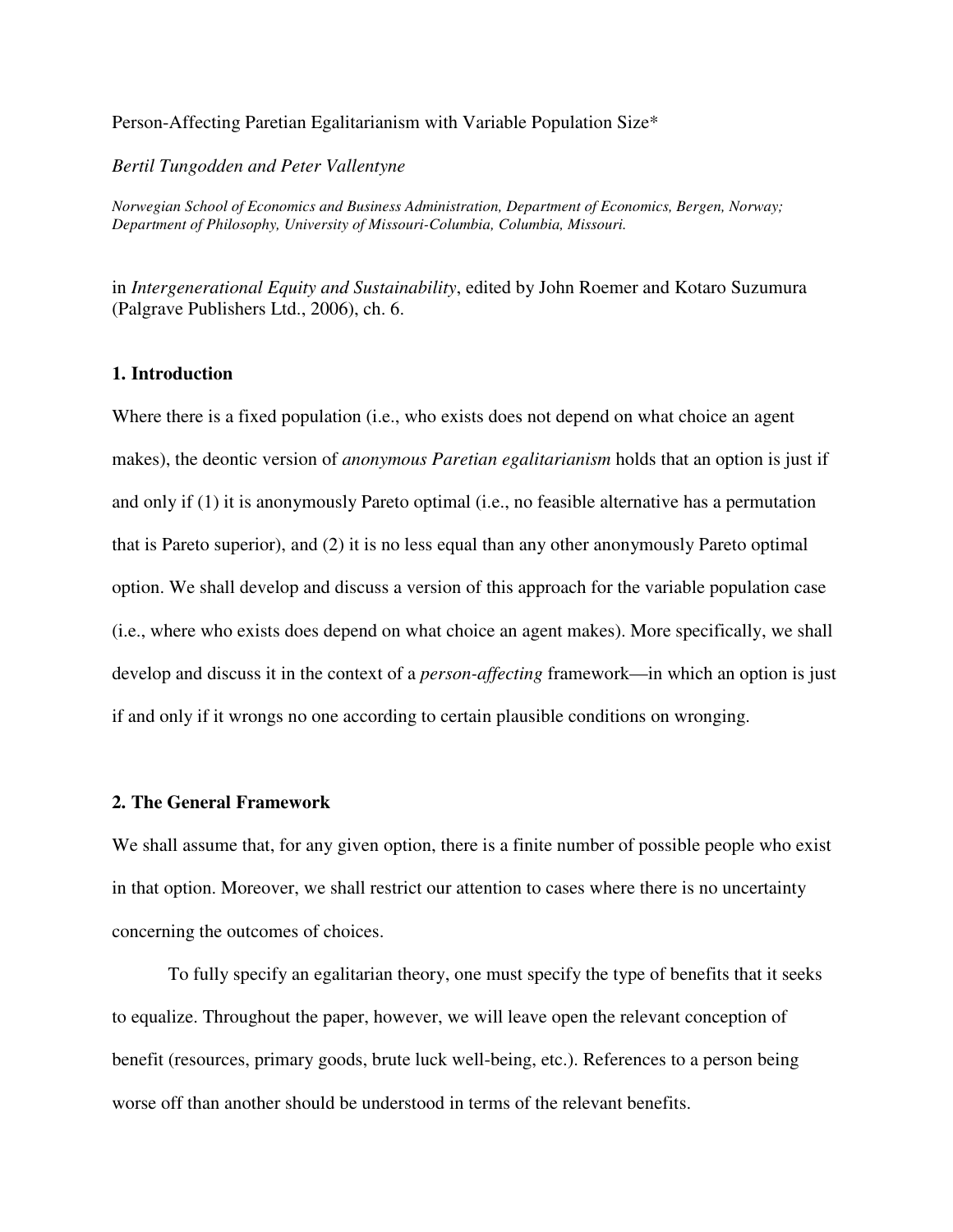We shall assume, for the sake of argument, that benefits are ratio scale measurable and fully interpersonally comparable. The exact informational requirements, however, will depend on which version of Paretian egalitarianism (which we here develop) is adopted. For some versions, it will be sufficient to have ordinal measurability and comparability, combined with a norm level stating whether a life is worthwhile living or not. For other versions, a fully comparable ratio scale of benefits is needed. Since we will not focus on any specific version of Paretian egalitarianism, for generality, we assume that benefits are ratio scale measurable with full interpersonal comparability.

We shall be concerned with the assessment of the justice of alternatives, where alternatives are possible objects of choice (e.g., actions or social policies). Alternatives may have all kinds of features: they generate a certain distribution of benefits, satisfy or violate various rights, involve various intentions, and so on. In what follows, we shall assume that the only relevant information for the assessment of justice is the benefit distribution that an alternative generates. More formally, we shall assume:

**Benefitism:** Alternatives can be identified with (and thus their justice assessed solely on the basis of) their benefit distributions.

Benefitism is a generalization of welfarism. Although it does not assume that welfare (understood narrowly as subjective wellbeing) is all that matters, it does assume that justice supervenes on individual benefits. If two alternatives generate the same distribution of benefits, then they have the same status with respect to justice. Given Benefitism, we can identify an alternative with the benefit distribution that it generates, and in what follows we shall do so for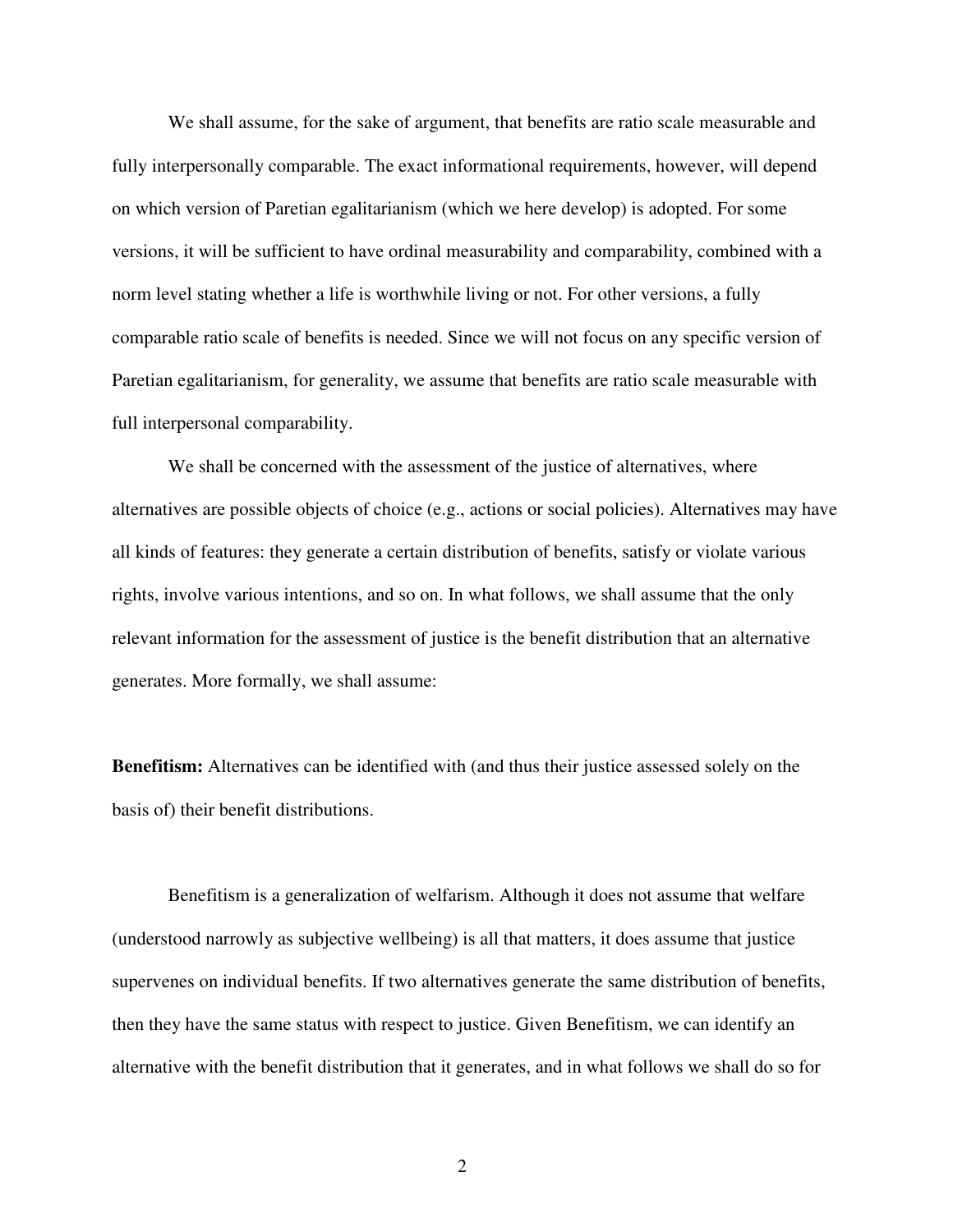simplicity.

We also assume that the set of distributions generated by the set of possible alternatives is *rich* in the following sense:

**Domain Richness**: For any logically possible benefit distribution X, there is an alternative that generates that distribution.

 This condition rules out, for example, the possibility that, where there are just three people, the distribution <3,7,9> (3 to the first person, 7 to the second, 9 to the third) is not one of the alternatives. All logically possible benefit distributions are among the alternatives. This is not to say that all are part of any given *feasible* set (the alternatives that are open to an agent on a given occasion). Of course, there are lots of logically possible benefit distributions that are not feasible on a given occasion. The claim here is about the range of benefit distributions that can be assessed by justice. The condition holds that such judgements can be made for all logically possible distributions. We believe that this is a highly plausible condition. Benefit distributions here play the role of test cases for the theory of justice. All logically possible test cases assuming, as we shall, a finite population—are admissible.

We also impose the following assumption on the set of feasible sets.

**Existence of Individually Best Feasible Option**: For any given feasible set, for each individual, there is a maximum feasible benefit.

This rules out feasible sets where one or more person's benefits are unbounded (i.e., can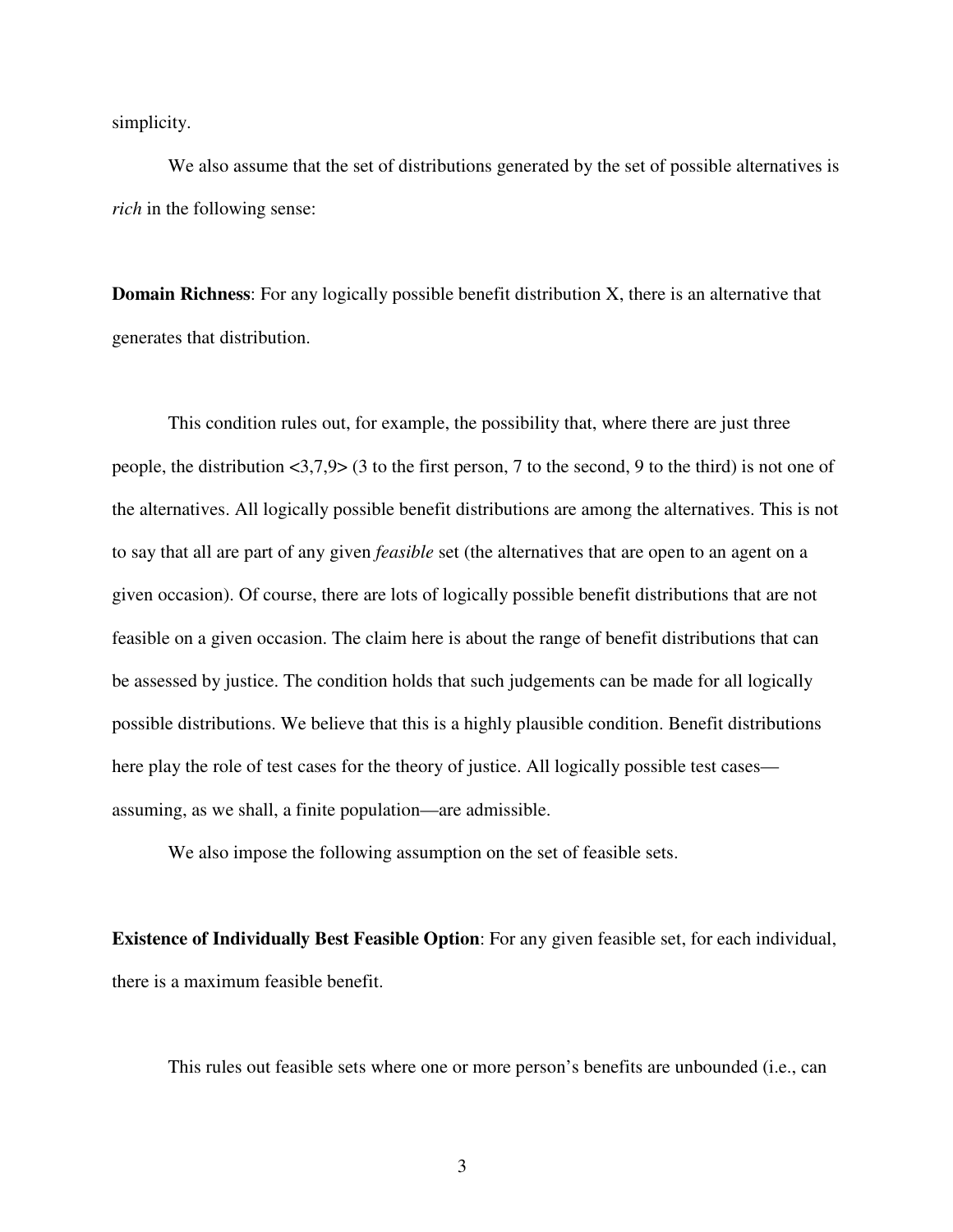be greater than any standard number) and where everyone's benefits are bounded but one or more person's benefits has no maximum value (e.g., 1/2, 3/4, 7/8, …). Making sense of rational and moral choice in such cases is very difficult and we shall not attempt to do so here.

Benefitism, Domain Richness and Existence of Individually Best Feasible Option will be assumed throughout the paper, and thus we will not state these conditions explicitly when reporting the results.

Because we shall be appealing to egalitarian considerations, we need to make explicit some uncontroversial assumptions about the nature of equality. We assume:

**Perfect Equality:** A distribution X is more equal than a distribution Y if there is perfect equality among the existents in X and not perfect equality among the existents in Y.

**Equality Weak Anonymous Contracting Extremes:** A distribution X is more equal than a distribution Y, if some permutation of distribution X can be obtained from Y by (1) transferring a fixed amount of benefits from the uniquely best off person to the uniquely worst off person but still leaving each the uniquely best off and the uniquely worst off person, respectively, and (2) making no changes in benefits to anyone else.<sup>1</sup>

**Equality Acyclicity:** If, for distributions  $X_1, \ldots, X_n, X_1$  is more equal than  $X_2, X_2$  is more equal than  $X_3$ , …. and  $X_{n-1}$  is more equal than  $X_n$ , then  $X_n$  is not more equal than  $X_1$ .

 These are each quite uncontroversial. Perfect Equality says, for example, that <2,2,2> is more equal than <1,2,2>. Equality Weak Anonymous Contracting Extremes (which is a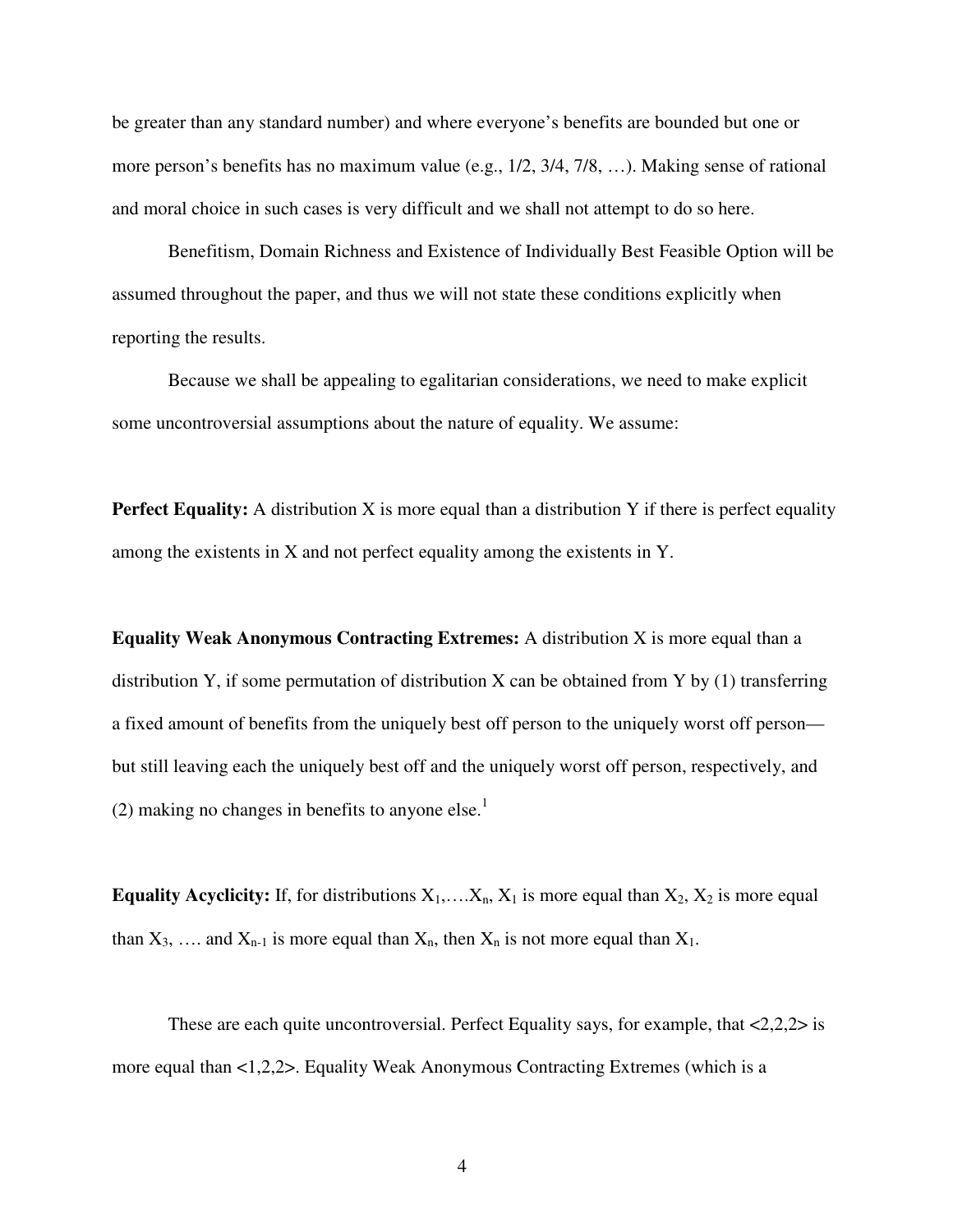weakening of the anonymous version of the well known Pigou-Dalton condition) says, for example, that <2,5,8> is more equal than <1,5,9>. Equality Acyclicity is a weakened version of transitivity for equality. If X is more equal than Y, and Y is more equal than Z, it allows (unlike transitivity) that Z may be equally good as X or that the two are incomparable.

 Because we do not assume that the equality relation is complete, throughout "a most equal anonymously Pareto optimal option" should be understood as "is anonymously Pareto optimal and no such option is more equal". Thus, if there is some incompleteness in the equality relation, an option could still be judged a most equal option, even if it is not at least as equal as all other options.

Justice can be understood in *axiological* terms—what is at least as just as what (i.e., in terms of a justice ranking relation)—or in *deontic* terms—what is just (permitted by justice) relative to a set of feasible alternatives (i.e., in terms of a justice choice function). This latter approach does not attempt to provide a global ranking of alternatives. Instead, it attempts simply to determine which of any given set of feasible alternatives are just. It is well known that if a certain kind of contraction and expansion consistency is required, then the deontic approach is equivalent to the axiological approach. We doubt, however, that contraction consistency is a requirement of justice,<sup>2</sup> and hence that these two approaches are equivalent.

Justice can be understood in different ways, but we here understand it as concerned with what is *owed* to individuals in the sense of what is required to avoid wronging them. We shall thus assume:

**Person-Affecting:** An option is just if and only if it wrongs no one.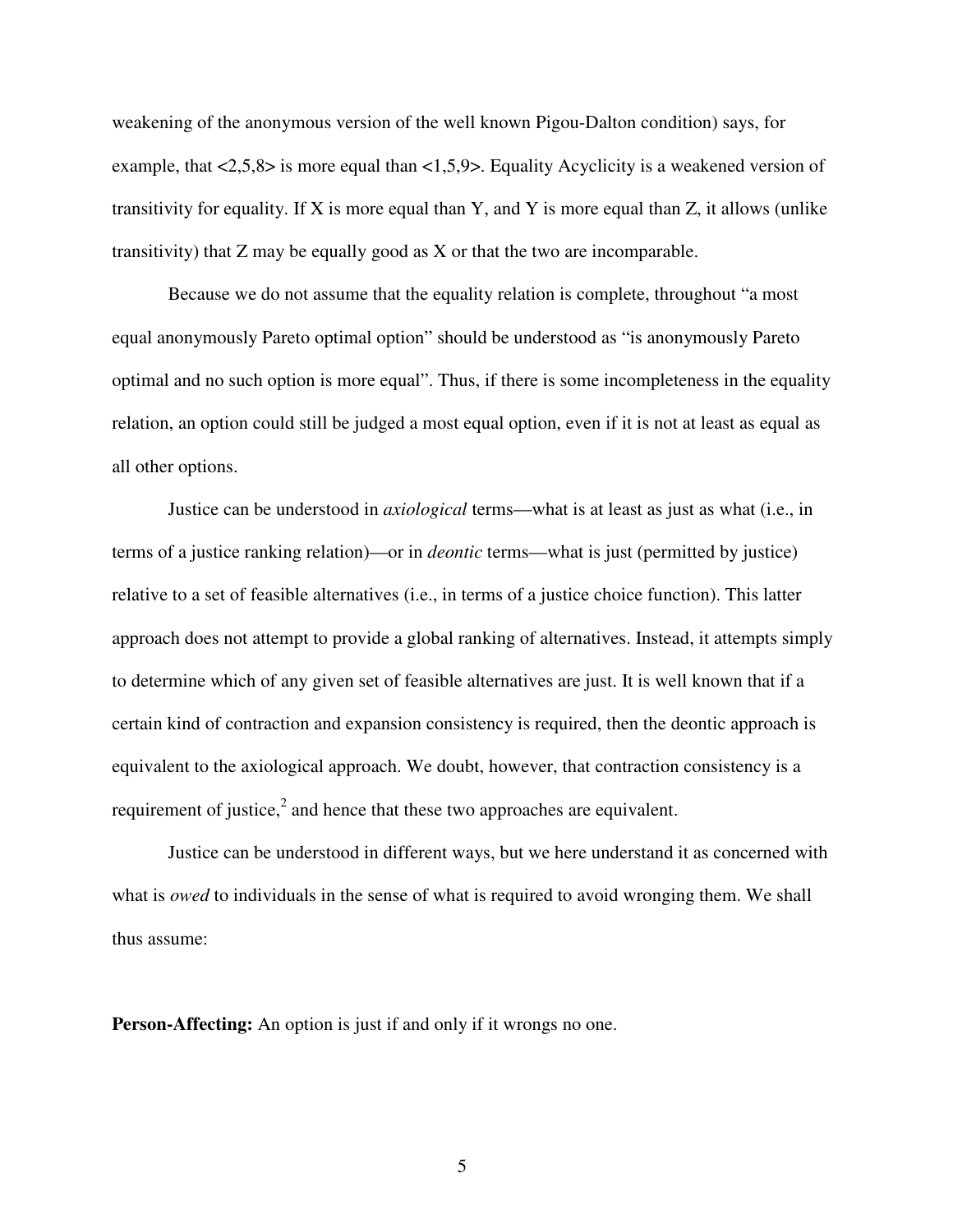Person-Affecting would be a controversial thesis if it were a thesis about moral permissibility generally. It would claim that there are no *impersonal wrongs* (wrongs that wrong no one). Although one of us (Vallentyne) is inclined to defend this view, we do not here presuppose it. Instead, we simply limit our attention to justice as what we owe each other (including ourselves). So understood, Person-Affecting is simply a definition of our topic. If there are impersonal wrongs, then any account of justice so understood is an incomplete account of morality. A full account of moral permissibility would then need to deal with the further question of what things are impersonally wrong and how they should be traded-off with personal wrongs.

Nonetheless, person-affecting justice is in itself an important moral topic. A common view is that it is permissible for the state (or private citizens) to forcibly restrict the liberty of citizens only when it is necessary to prevent them from wronging others. Prevention of impersonal wrongs is deemed an insufficient justification for forcibly restricting freedom. Justice in our sense thus provides the basis for assessing the legitimacy of state restrictions of liberty. Of course, if it is not legitimate for the state to restrict a person's liberty to prevent him from wronging *herself* (e.g., suicide), then our account of justice would need to be modified by excluding wrongs to oneself. Such a modification is straightforward once one identifies who the agent is in a given choice situation. For simplicity, however, we leave this modification aside.<sup>3</sup>

We shall also make the following two assumptions, which have been insightfully developed and defended by Roberts (1998, 2002) in the context of a person-affecting framework:

**Non-Existence:** A person is not wronged by an option if she does not exist under that option. **Best Feasible:** A person is not wronged by an option if it is a best feasible option for her.<sup>4</sup>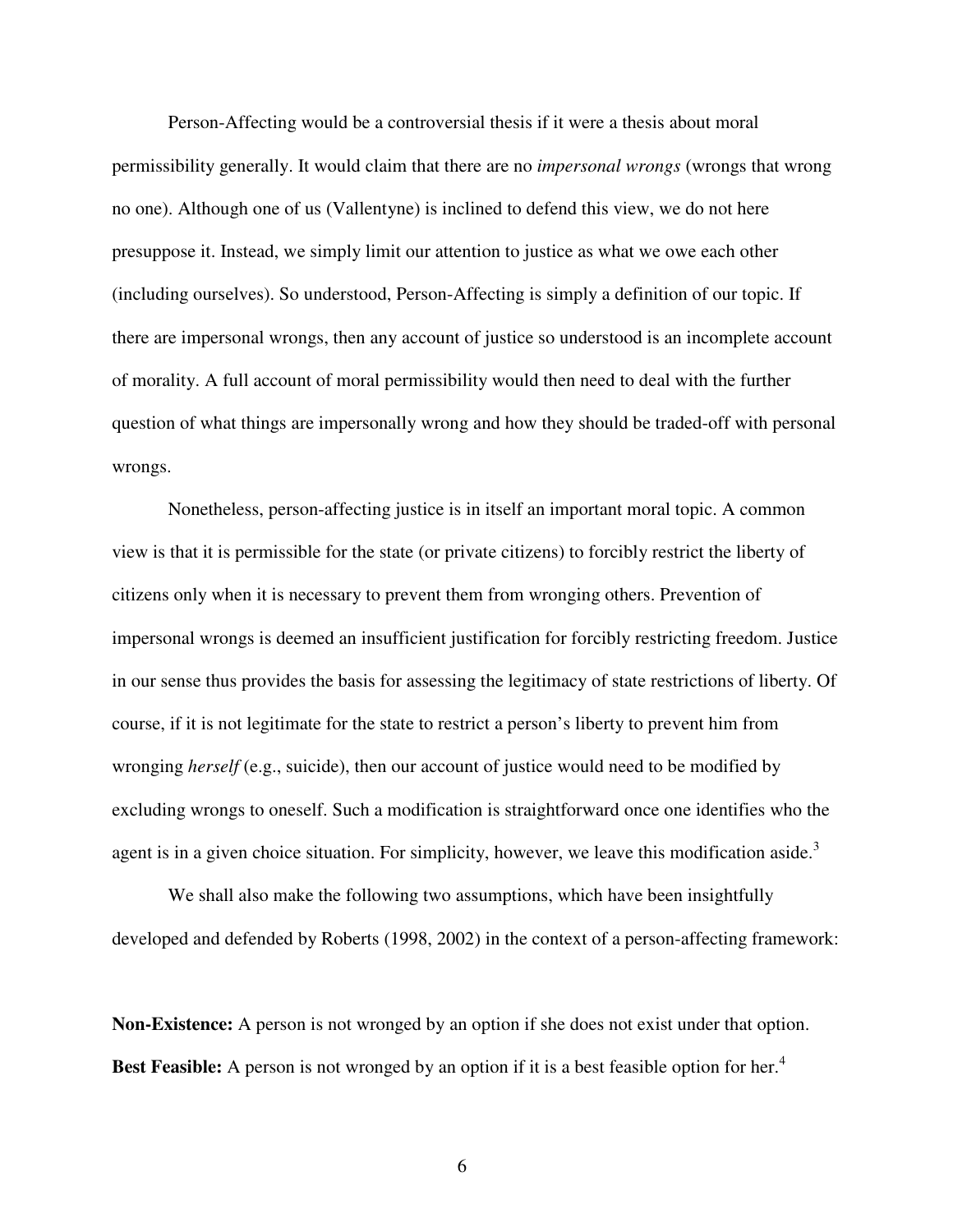Non-Existence states that individuals are not wronged by an option if they don't exist under that option. Possible individuals, that is, have no claims to come into existence. It's worth noting here that throughout we understand existence, relative to an option, in an atemporal way. Anyone who existed in the past, exists at the time of choice, or exists in the future, if a given option is adopted, is deemed to exist under that option.

Best Feasible states that a person is not wronged by an option if it is the best feasible option for her. Our assumption of Benefitism (the view that justice is solely concerned with the benefits people get) ensures that whether a person is wronged is determined by the distribution of benefits (as opposed to non-benefits considerations). It leaves open, however, whether a person could be wronged even by the best feasible option for her. Best Feasible rules this out. One might object that in some such cases a person might still be wronged because her best feasible option is still not good enough (e.g., not enough for a decent life, or not enough to give her what she deserves). This objection makes sense if one is concerned with *ideal* justice, that is, with what justice requires ideally, independently of practical constraints of what is possible at the time of choice. We shall, however, limit our attention to *practical* justice which takes feasibility constraints as given, and asks what should be done in that situation. So understood Best Feasible is clearly plausible. $5$ 

We shall also assume:

**No Prohibition Dilemmas:** In any choice situation, at least one option is just.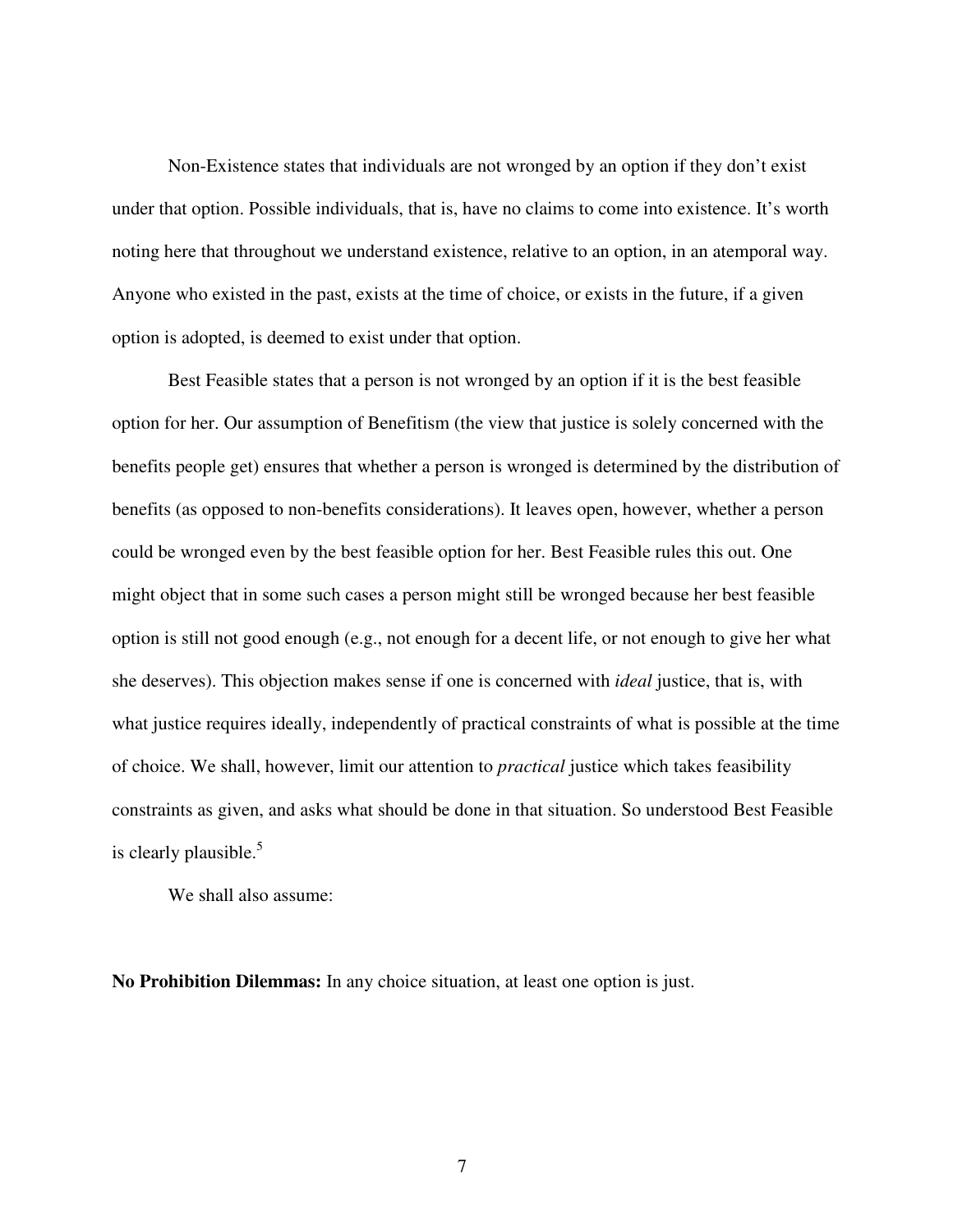This condition would be controversial if we were concerned with ideal justice, which does not take feasibility constraints into account. We are, however, considering practical justice, which takes such constraints as given, and ask what should be done. Even from this perspective, one could argue that sometimes nothing is just because nothing is good enough. We shall here, however, limit our focus to *comparative* practical justice, according to which justice is purely a matter of comparing favorably in the relevant respects with the feasible alternatives (e.g., being at least as favorable in the relevant respect as all (or 90%) of the feasible alternatives [which is always possible], as opposed to giving everyone an adequate level of benefits [which is not always possible]). Comparative practical justice always satisfies No Prohibition Dilemmas.

Call a framework *basic person-affecting* if it imposes Person-Affecting, Non-Existence, Best Feasible, and No Prohibition Dilemmas. Our task in this paper is to develop and defend a version of Paretian egalitarianism in the context of a basic person-affecting framework. It is worth noting that Roberts (1998) also invokes a principle that gives priority to benefits to those who exist in both of two alternatives over benefits to those who exist in only one. We will address this issue later in the paper. To start with, however, we do not invoke any such assumption.

#### 3. Fixed Population

We shall here introduce a Paretian egalitarian theory that seems promising and is fully consistent with the basic person-affecting framework in the fixed population case (where the same people exist no matter what choice is made). In the next section, we show that this theory is inconsistent with the basic person-affecting framework where there is a variable population (where who exists depends on what option is chosen), and we show how the theory can be revised so as to be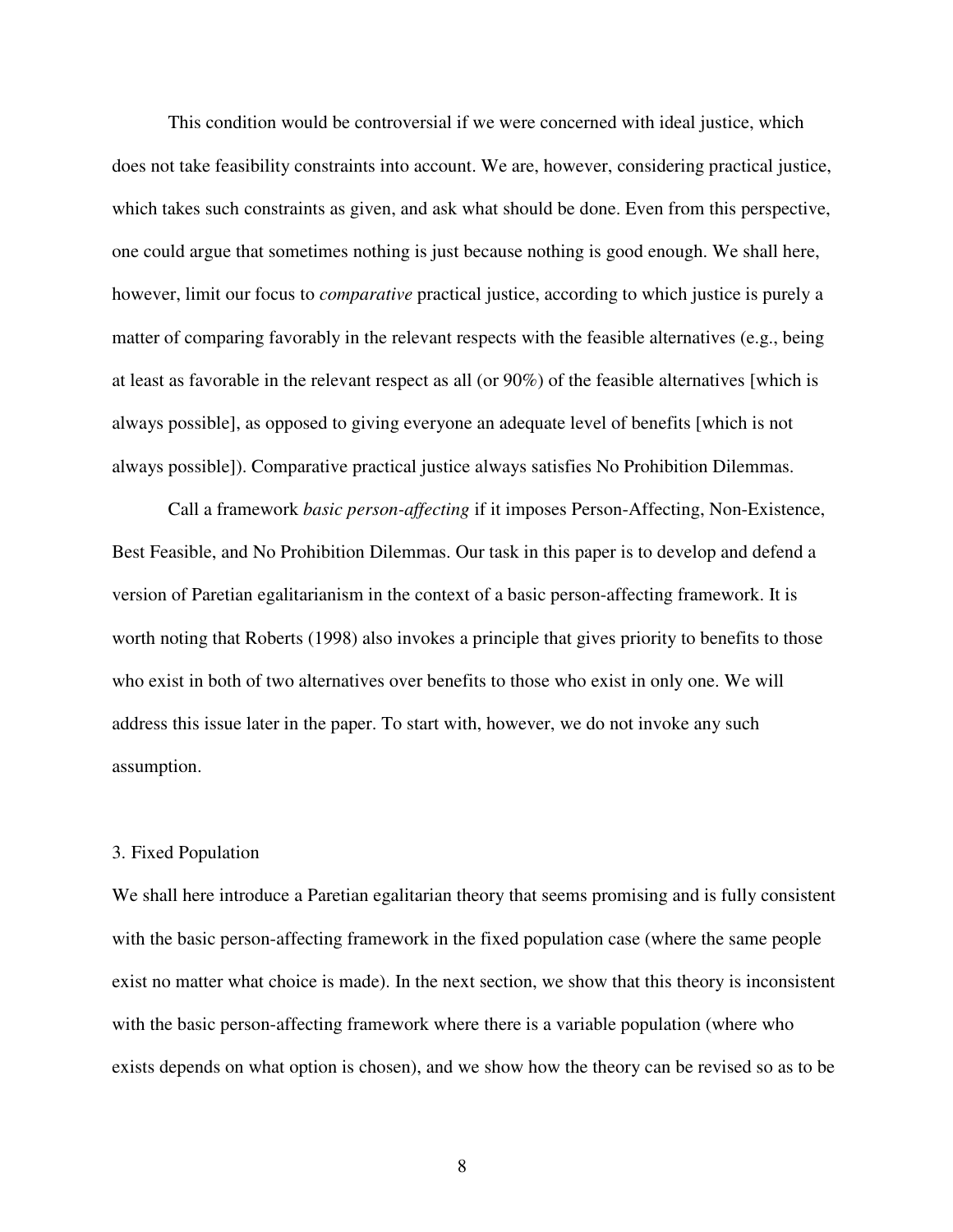fully consistent with the framework without altering its original judgements in the fixed population case.

Before stating the egalitarian theory that we shall develop, we need to introduce some definitions. An option is *Pareto superior* to another if and only if it makes someone better off and everyone else at least as well off. An option is *Pareto optimal* if and only if no feasible option is Pareto superior. An option is a *permutation* of another option if and only if it has the same distribution of benefits except perhaps with people occupying different positions in the distribution (e.g., <2,1> is a permutation of <1,2>). An option is *anonymously Pareto superior* to another just in case it is Pareto superior to the other or to some permutation of the other. An option is *anonymously Pareto optimal* just in case no feasible option is anonymously Pareto superior to it. Thus, for example,  $\langle 3,1 \rangle$  is anonymously Pareto superior to  $\langle 1,2 \rangle$ , and if these are the only two feasible alternatives, then  $\langle 3,1 \rangle$ , but not  $\langle 1,2 \rangle$  is anonymously Pareto optimal even though <2,1> is not feasible. Anonymous Pareto optimality entails Pareto optimality but not vice-versa.

Where there is a fixed population, the following theory seems fairly plausible:

**Fixed Population Anonymous Paretian Egalitarianism (FP-APE):** An option is just if and only if it is a most equal anonymously Pareto optimal option.

 This theory holds that a certain kind of efficiency—anonymous Pareto optimality—is prior to egalitarian considerations. An outcome is just only if it is efficient in this sense. If there are several options that are efficient, then only those that are the most equal among them are just. Of course, the theory is controversial. Many would reject the relevance of equality to justice.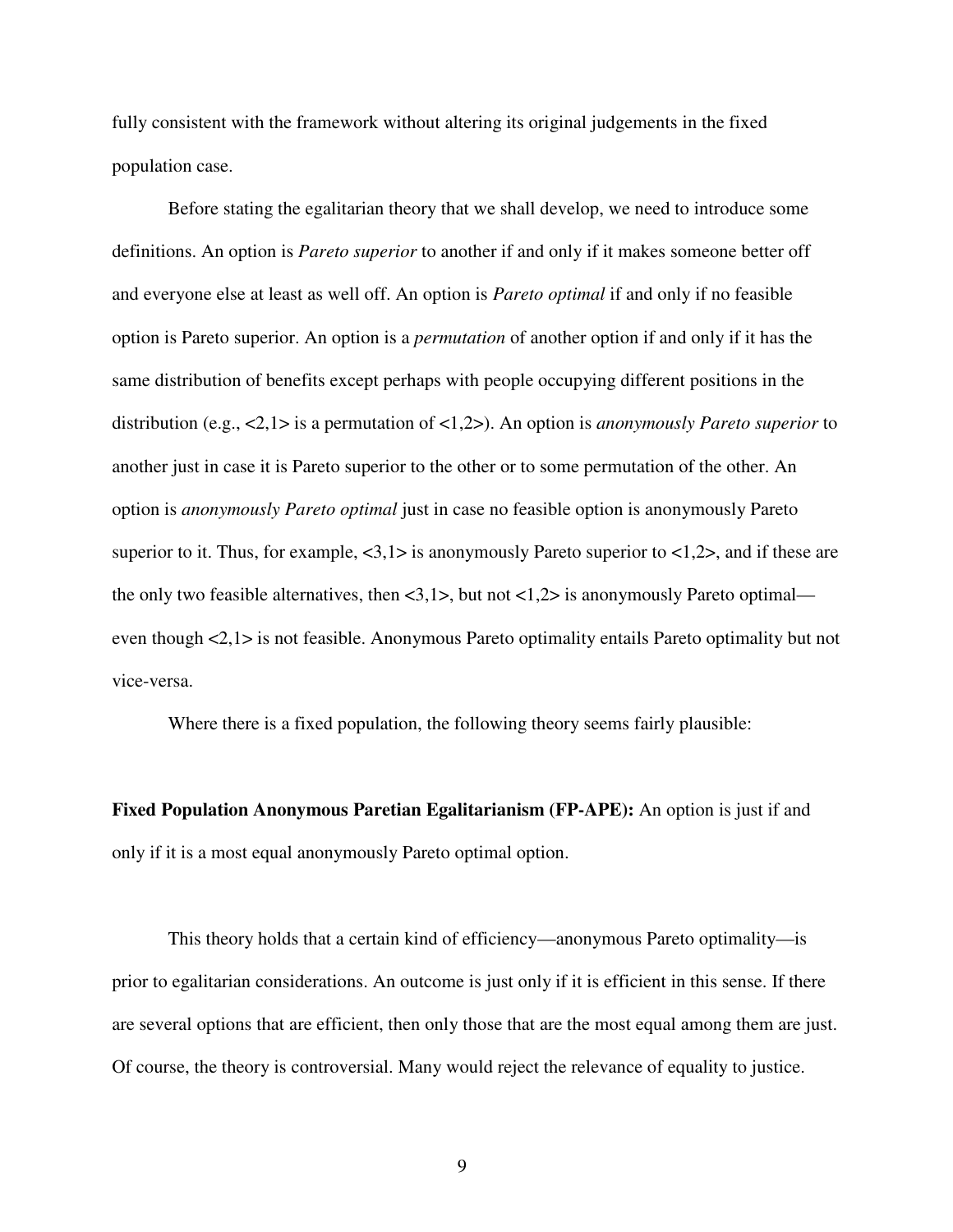Some might accept its relevance, but hold that it is more limited (e.g., limit the role of equality to breaking ties in total benefits). We shall not attempt to defend this condition here. Our task is to extend this theory to the variable population case in the context of a basic person-affecting framework. (See Tungodden and Vallentyne (2005) for some general results on Paretian egalitarianism in the fixed population case).

The rest of this section records some observations that are rather straightforwardly true in the fixed population case, but which will turn out to fail in the variable population case. To start, it will be instructive to note that FP-APE can be characterized in terms of the following two conditions:

**Anonymous Strong Pareto**: An option X is unjust if it is not anonymously Pareto optimal.

**Weak Egalitarianism Injustice**: An option X is unjust if there is a feasible alternative Y that is anonymously Pareto optimal and more equal than X.

Anonymous Strong Pareto strengthens the standard Pareto efficiency requirement by further requiring that even Pareto optimal options be judged unjust if one of their permutations is not Pareto optimal. The strengthening introduces a rather uncontroversial way of solving some of the cases where there is a conflict of interest in the population. Weak Egalitarian Injustice imposes an egalitarian requirement on how to solve the remaining cases of conflicts.

We now note some observations. For brevity, let us say that a theory is *the most permissive theory consistent with a given set of conditions* just in case the theory judges just every option judged just by any other theory that is consistent with the conditions.<sup>6</sup> Consider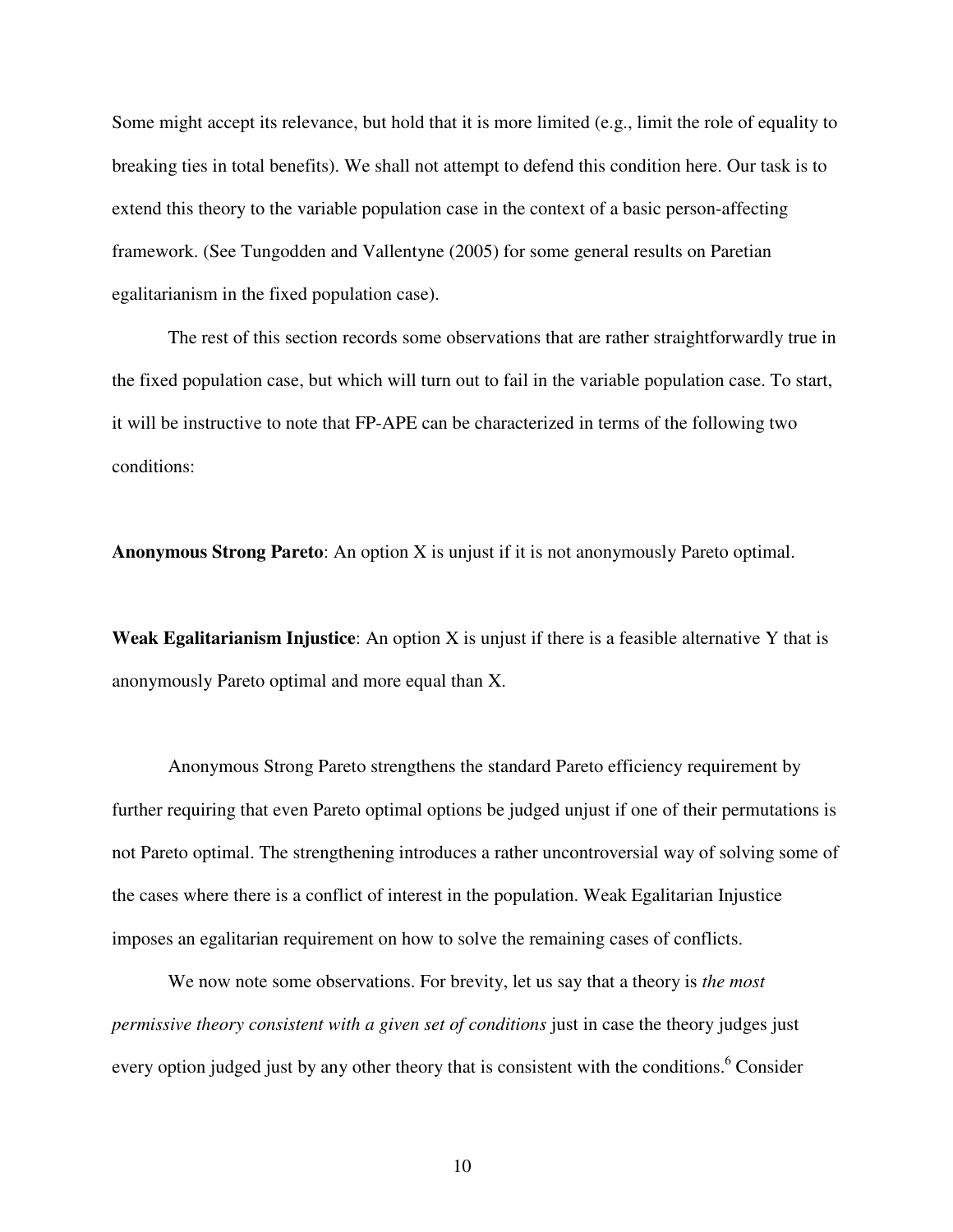then:

**Observation 1:** In the fixed population case, FP-APE is the most permissive theory of justice consistent with the conjunction of Anonymous Strong Pareto and Weak Egalitarianism Injustice.

 The proof is straightforward, and hence omitted. We now note that, in the fixed population case, FP-APE is fully consistent with the basic person-affecting framework.

**Observation 2**: In the fixed population case, given Person-Affecting, FP-APE is consistent with the conjunction of Best Feasible, Non-Existence, and No Prohibition Dilemmas.

Observation 2 can be established as follows. Given that the result only covers a fixed population, it is trivially true that FP-APE is consistent with Non-Existence. Moreover, consider any option  $X$  that is the best feasible option for someone that exists. If  $X$  is judged just by FP-APE, then Person-Affecting implies that no one is wronged in this alternative, which is consistent with Best Feasible. If X is not judged just by FP-APE, then it is not the most equal anonymously Pareto optimal option. Hence, there is someone who is worse off in this option than in the most equal anonymously Pareto optimal option. FP-APE is consistent with a theory of wronging that states that the person who is worse off in X than in the most equal anonymously Pareto optimal option is wronged in X and the person for which X is the best feasible option is not wronged in X. This theory of wronging is consistent with Best Feasible. No Prohibition Dilemmas is satisfied because (1) there is always at least one anonymously Pareto optimal option, and (2) given that (a) (as indicated above) "most equal" is stipulatively understood as "no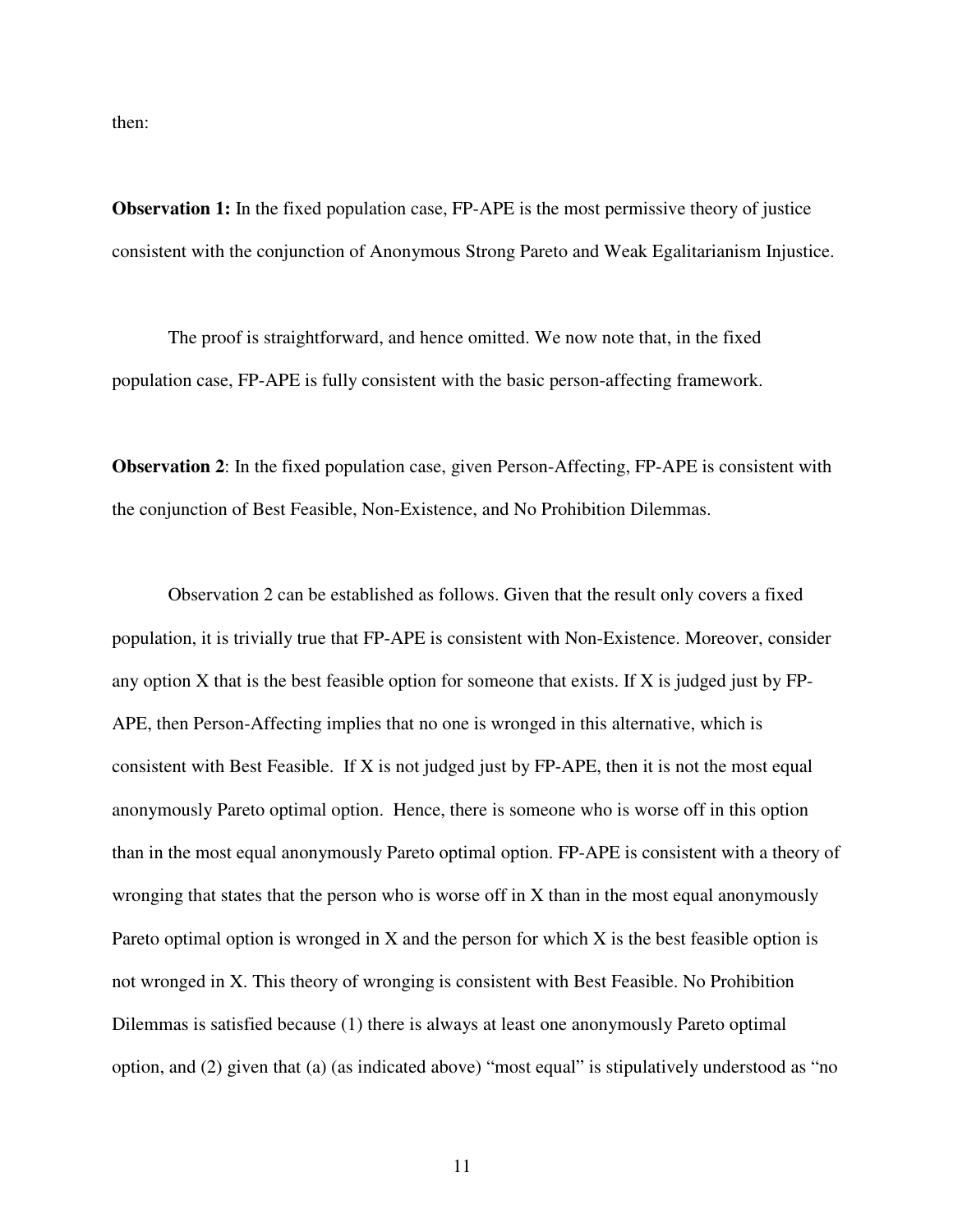option is more equal", and (b) Equality Acyclicity holds, there is always at least one most equal anonymously Pareto optimal option.

In sum, the above results show that, for a fixed population, FP-APE is characterized by Anonymous Strong Pareto and Weak Egalitarian Injustice and is fully consistent with the basic person-affecting framework. As we shall now see, the latter is not the case when we move to the variable population case.<sup>7</sup>

#### **4. Variable Population**

In the variable population case, the people who exist under one option need not be the same as those who exist under another. We shall use "\*" to denote non-existence. Thus, in the feasible set  $\{\langle 3,*,2 \rangle, \langle 2,4,* \rangle\}$ , the first person exists in both options, the second person exists only in the second option, and the third person exists only in the first option.

There are several issues that need to be clarified if anonymous Paretian egalitarianism is to be applied in the variable population case. First, how do we understand equality? Second, how do we define an anonymously Pareto optimal option?

We will not impose any controversial assumptions about how to understand equality when the population size is variable. We only assume that equality is measured only among those who exist. Thus, for example, we assume that  $\langle 2,2,*\rangle$  is perfectly equal, whereas  $\langle 2,2,0\rangle$ is not.

With respect to the notion of anonymous Pareto optimality in the variable population case, we first need to make clear how to compare existence with non-existence. We assume that, for a given individual, (1) for any world in which she does not exist, there is some world (not necessarily accessible in a given choice situation) in which she exists that is equally good for her,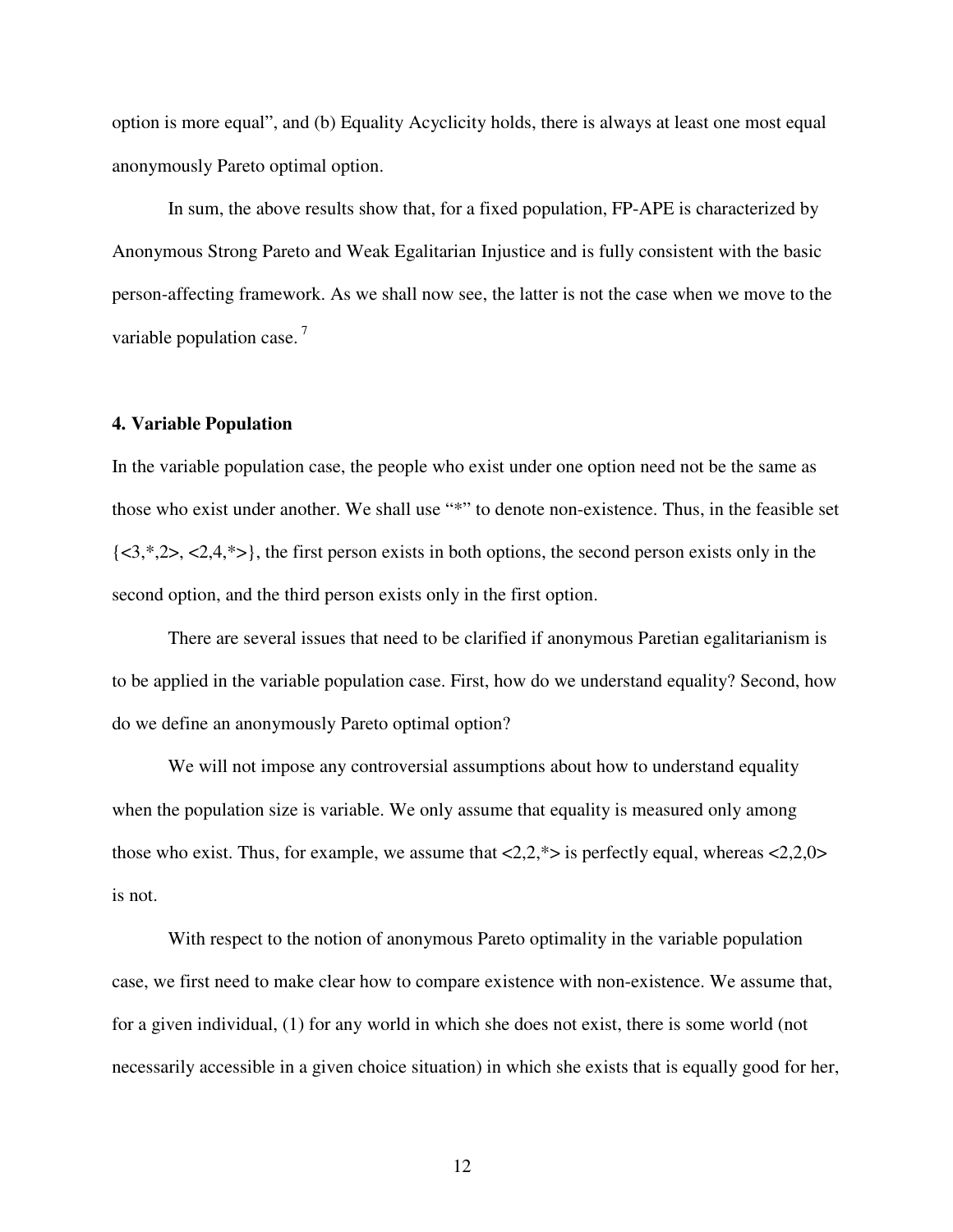and (2) any two worlds in which she does not exist are equally good for her. The first assumption is not uncontroversial, but we believe it to be plausible. A world in which an individual receives sufficiently large benefits (e.g., a world that is full of happiness for her) is better for her than any world in which she does not exist, and that any world in which she does not exist is better for her than a world in which she receives sufficiently low negative benefits (e.g., a world full of pain and suffering for her). It is thus plausible to assume that there is some intermediate level of benefits that is equally good for her as non-existence. For greater defense, see Holtug (2001, 2005). The second assumption is plausible, since the only feature of worlds in which a person does not exist that is relevant for how good that world is for her is her non-existence. Given these two assumptions, we scale benefits so that the zero point is the level of benefits for which it is equally good to exist with those benefits than to not exist at all. Thus, we assume that  $\langle 2,1 \rangle$  is better for the second person than  $\langle 2, * \rangle$ , and that  $\langle 2, * \rangle$  is better for her than  $\langle 2, -1 \rangle$ .

Given this understanding of when an individual is better off, the most natural understanding of Pareto optimality holds that  $\langle *, 3 \rangle$  is not Pareto optimal when  $\langle 1, 3 \rangle$  is feasible. This is because <1,3> makes the first person better off and the second person no worse off. We shall understand Pareto optimality (and superiority) in this sense. We use, that is, the usual definition of Pareto optimality but combine it with the assumption that non-existence is equally valuable with existence with no benefits.

 Next, how is a permutation to be understood for the definition of *anonymous* Pareto optimality? The most natural conception, which we shall adopt, simply treats \* (non-existence) as one more value. Thus,  $\langle 2,3,*\rangle$  is a permutation of  $\langle 3,3,2\rangle$ , but  $\langle 0,3,2\rangle$  is not.

With these understandings, we can now show that, in the variable population case, FP-APE is not consistent with the basic person-affecting framework.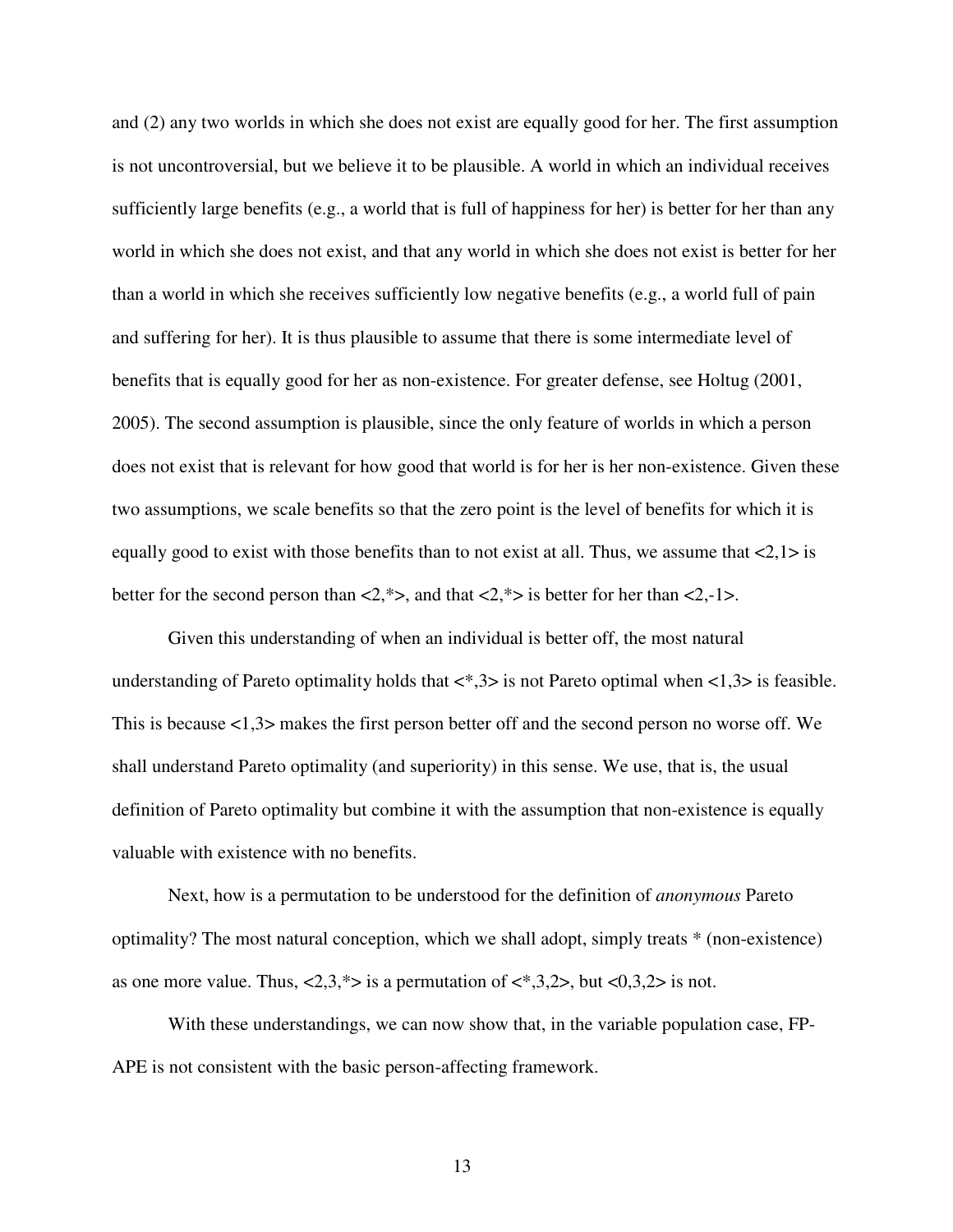**Observation 3:** In the variable population case, given Person-Affecting, FP-APE does not satisfy the conjunction of Best Feasible and Non-Existence.

To prove the result, consider the feasible set  $\langle 3,1 \rangle$  and  $\langle 2,2,* \rangle$ . Both are anonymously Pareto optimal and  $\langle 2,2,*\rangle$  is more equal. Hence, FP-APE judges  $\langle 2,2,*\rangle$  as just and  $\langle *,3,1\rangle$  as unjust. Given Person-Affecting, this implies that someone is wronged in  $\lt^*, 3, 1$ . This, however, entails that the conjunction of Non-Existence and Best Feasible is violated. This is because Non-Existence entails that person 1 is not wronged in  $\lt^*, 3, 1$  and Best Feasible entails that persons 2 and 3 are not wronged in  $\lt^*, 3, 1$ .

The problem, however, is not merely with FP-APE. We now note:

**Observation 4:** In the variable population case, Person-Affecting, Best Feasible and Non-Existence are jointly incompatible with each of Anonymous Strong Pareto and Weak Egalitarian Injustice.

The incompatibility with Weak Egalitarian Injustice is illustrated by the example given above. The incompatibility with Anonymous Strong Pareto can be seen by considering the feasible set consisting of <\*,1,5>, and <5,1,5>. Best Feasible and Non-Existence entail that no one is wronged in  $\lt^*$ , 1,5 $>$  and Person-Affecting then entails that this option is just, which violates Anonymous Strong Pareto (since <5,1,5> is Pareto superior).

Thus, we need to weaken our Paretian and egalitarian conditions in order to make them compatible with the basic person-affecting framework. Call an option, X, *person-affecting*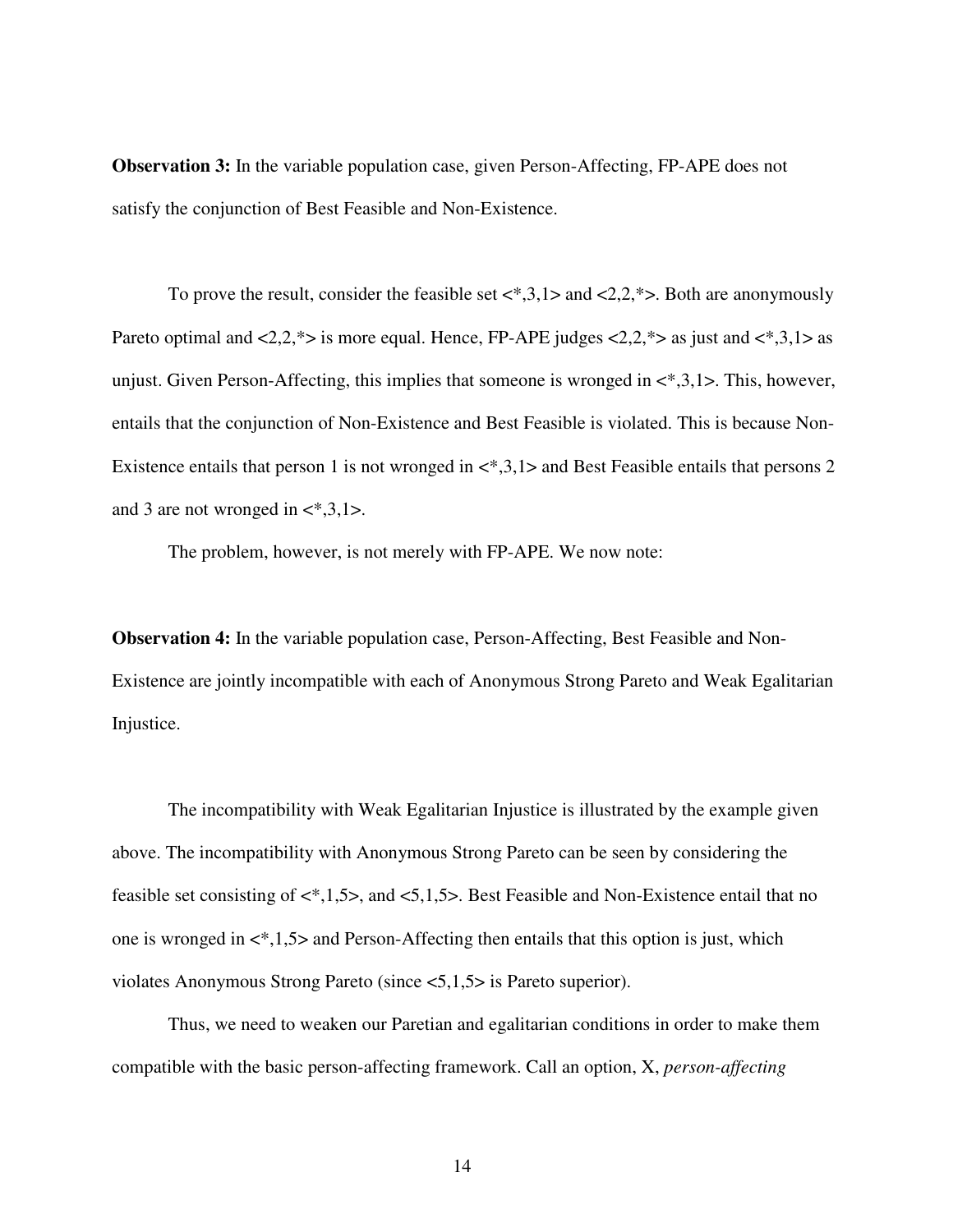*anonymously Pareto optimal* just in case there is no feasible option Y that (1) is anonymously Pareto superior to X and (2) *makes someone existing in X better off.* In the feasible set consisting of  $\langle *, 1, 5 \rangle$  and  $\langle 5, 1, 5 \rangle$ , only the second is anonymously Pareto optimal, but both are personaffecting anonymously Pareto optimal (since no anonymously Pareto superior option makes anyone existing in  $\lt^*$ , 1,5 $>$  better off). Consider, then:

**Person-Affecting Anonymous Strong Pareto**: An option X is unjust if it is not person-affecting anonymously Pareto optimal.

**Person-Affecting Weak Egalitarianism Injustice**: An option X is unjust if some personaffecting anonymously Pareto optimal option is more equal and makes someone existing in X better off.

 In the fixed population case, these two conditions are equivalent to their original counterparts. In the variable population case, however, they are strictly weaker. Neither is violated in our above examples. Person-Affecting Weak Egalitarian Injustice is silent for the feasible set consisting of  $\langle 3,1 \rangle$  and  $\langle 2,2,2 \rangle$ . Although both are anonymously Pareto optimal and hence person-affecting anonymously Pareto optimal—and  $\langle 2,2,*\rangle$  is more equal than <\*,3,1>, the former does not make anyone existing in the latter better off. Likewise, Person-Affecting Anonymous Strong Pareto is silent for the feasible set consisting of <\*,1,5>, and <5,1,5>. Although the latter is anonymously Pareto superior to the former, it does not make anyone existing in the former better off.

Consider, then: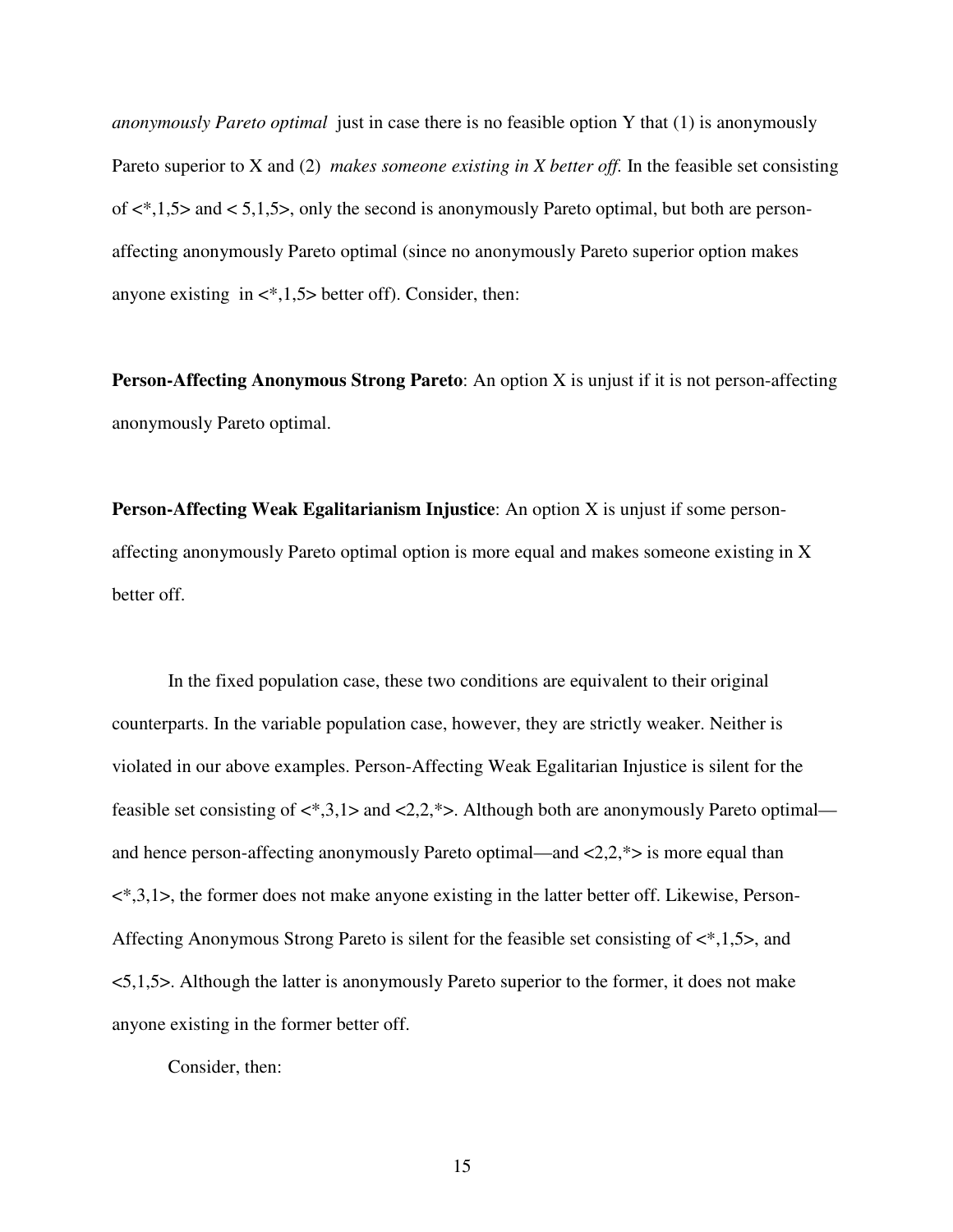**Person-Affecting Anonymous Paretian Egalitarianism-Version 1 (PA-APE1):** An option, X, is just if and only if  $(1)$  X is a person-affecting anonymously Pareto optimal option, and  $(2)$  no other such option is more equal and makes someone existing in X better off.

This theory holds, for example, that all three options are just in the feasible set consisting of  $\langle 3,1,*\rangle$ ,  $\langle 2,*,*,3\rangle$ , and  $\langle 2,2,*\rangle$ . Only the second is anonymously Pareto optimal, but all three are person-affecting anonymously optimal (since no other feasible option is both anonymously Pareto superior and makes someone existing in the former better off). Moreover, although the third is more equal than the other two, it does not make anyone existing in the other two better off. Hence, all three are judged just.

We now note:

**Observation 5:** In the variable population case, given Person-Affecting, PA-APE1 is consistent with the conjunction of Non-Existence, Best Feasible, No Prohibition Dilemmas, Person-Affecting Anonymous Strong Pareto, and Person-Affecting Weak Egalitarian Injustice.

The proof of this observation is as follows:

(1) To see that PA-APE1 is consistent with the conjunction of Non-Existence and Best Feasible, it suffices to note that PA-APE1 is compatible with a theory of wronging that holds than an option X wrongs a person if and only if (a) she *exists in X*, (b) X is *not* a person-affecting anonymously Pareto optimal option, and (c) some person-affecting anonymously Pareto optimal option is more equal and makes her *better off* than X does. This theory of wronging entails that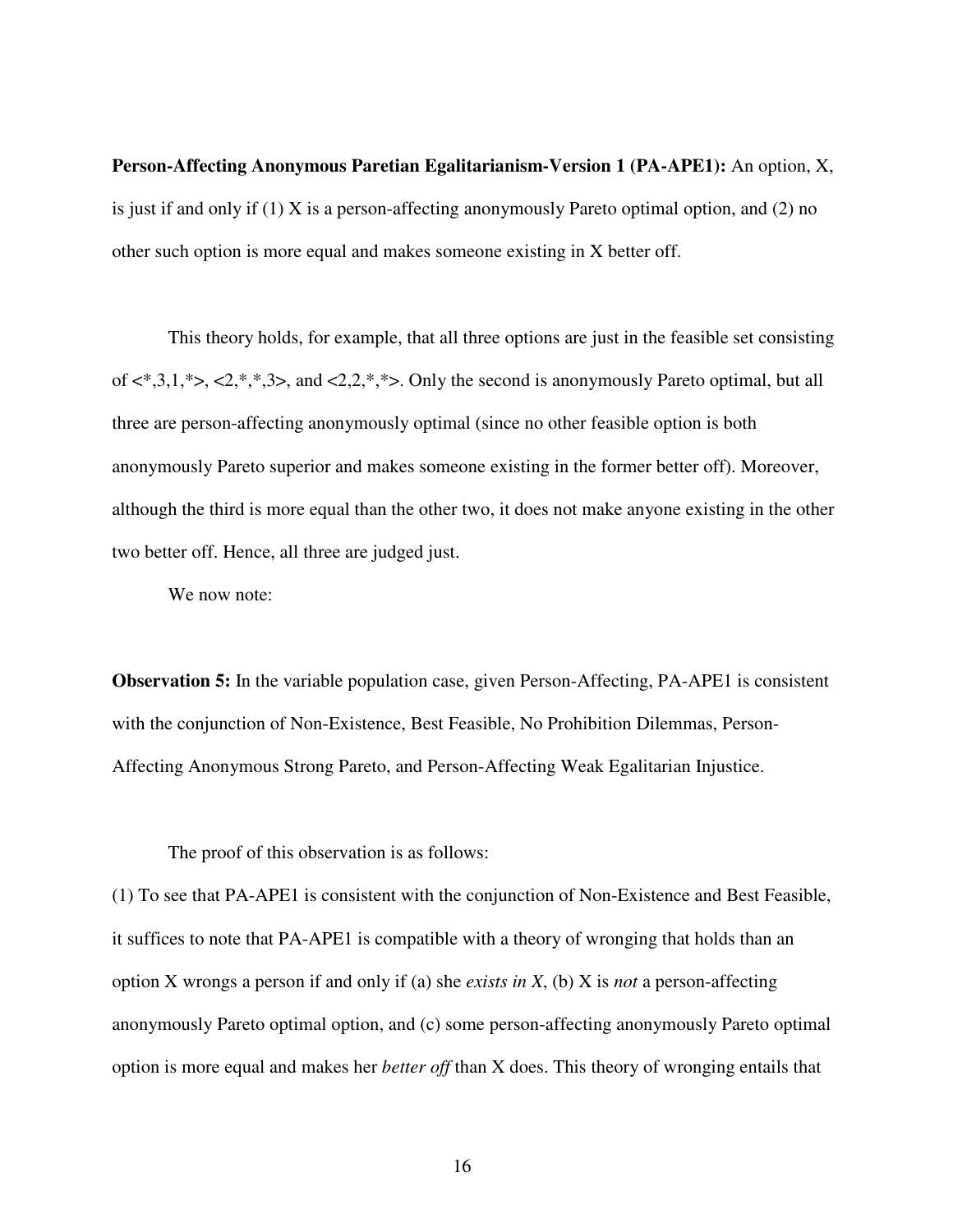no person is wronged by an option if she does not exist under that option (Non-Existence) and that a person is not wronged by an option that is the best feasible option for her (Best Feasible). (2) To see that PA-APE1 satisfies No Prohibition Dilemmas, it suffices to note that (given Equality Acyclicity) there is always at least one option that is person-affecting anonymously Pareto optimal option and for which no other such option is more equal and makes someone existing in X better off.

(3) Finally, PA-APE1's satisfaction of Person-Affecting Anonymous Strong Pareto and Person-Affecting Weak Egalitarian Injustice follows trivially from its definition.

Although PA-APE1 is consistent with the basic person-affecting framework, we believe that it fails to capture some of the spirit of a person-affecting approach. Consider the feasible set consisting of  $\langle 3,2,*\rangle$ ,  $\langle 3,2,1\rangle$ , and  $\langle 1,3,*\rangle$ . Only the first is person-affecting anonymously Pareto optimal. The second option is ruled out because the third option is anonymously Pareto superior and makes the second person better off. The third option is ruled out because the first is anonymously Pareto superior and makes the first person better off. Thus, PA-APE1 judges only the first option just. Why, however, should we think that  $\langle 2, 1 \rangle$  is unjust? Assuming that <1,3,\*> is unjust, everyone existing in <\*,2,1> is at least as well off as under every *just* option (since  $\langle 3,2,*\rangle$  is the only other possibly just option). More generally, we believe that the following condition is plausible in the context of the person-affecting approach:

**No Just Improvements**: An option does not wrong an individual if all feasible alternatives that make her better off are unjust.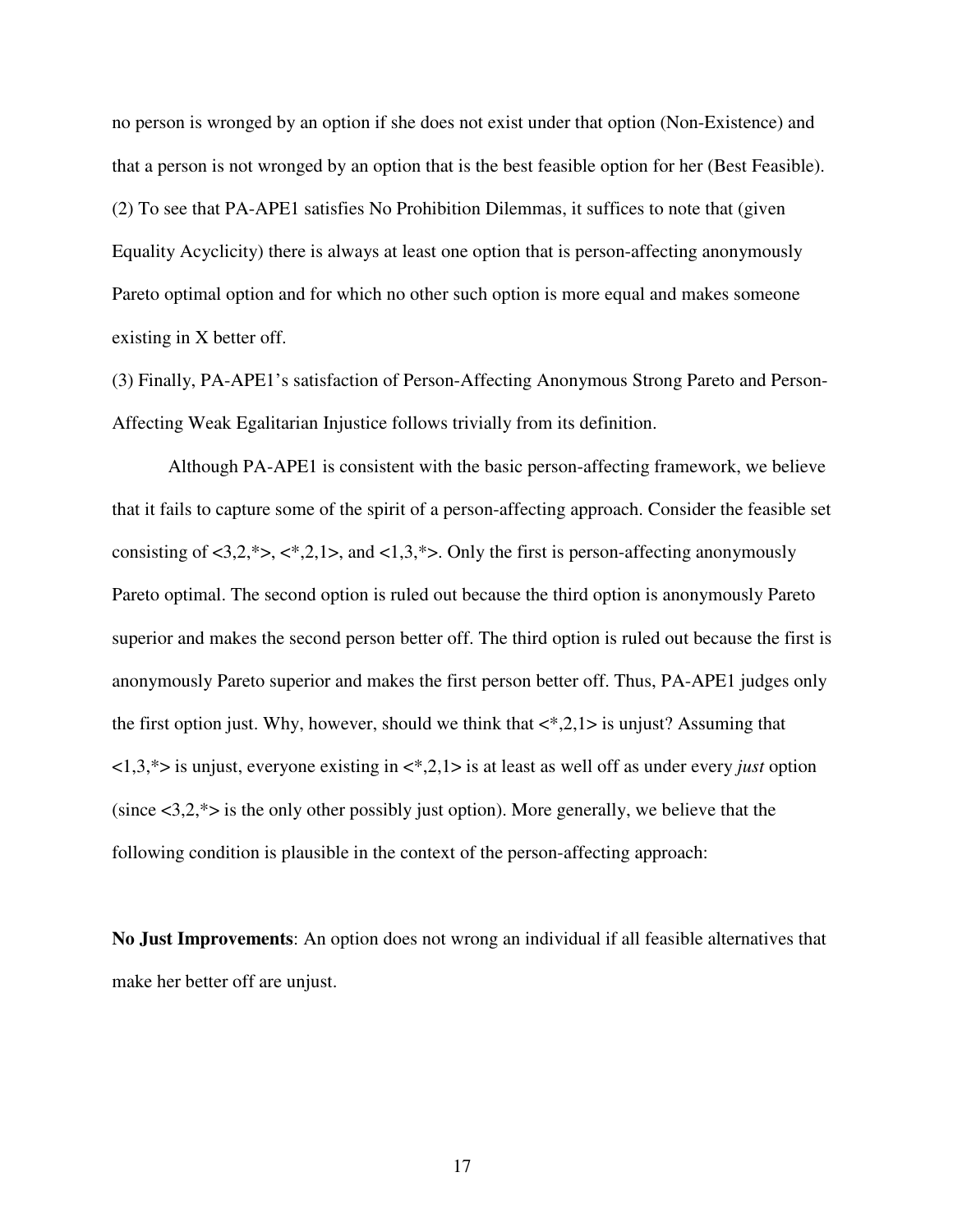In the above example, the feasible options are  $\langle 3,2,*\rangle, \langle 3,2,*\rangle$ , and  $\langle 1,3,*\rangle$ . No Just Improvements says that, if  $\langle 1,3,*\rangle$  is judged—by other conditions—unjust, then  $\langle 2,1\rangle$  wrongs no one. Option  $\langle 1,3,*\rangle$  is the only option that makes someone in  $\langle 2,1\rangle$  better off. Thus, if the former is unjust, it is not possible to make anyone existing in  $\langle 2, 1 \rangle$  better off except by choosing an unjust option. No Just Improvements requires that, in this case, no one is wronged by  $\lt^*$ , 2, 1>.

No Just Improvements is similar to Best Feasible. Both say that an individual is not wronged if no "admissible" option makes her better off. Best Feasible takes all feasible options to be admissible. No Just Improvements, on the other hand, takes options to be admissible only if they are just (on the basis of other conditions). Because it takes a more restrictive view of what is admissible, No Just Improvements entails Best Feasible, but not vice-versa. In what follows, then, we shall replace Best Feasible by the stronger No Just Improvements.

We can formally note that the above example establishes:

**Observation 6:** In the variable population case, given Person-Affecting, PA-APE1 violates No Just Improvements.

Indeed, the problem is more general:

**Observation 7:** In the variable population case, given Person-Affecting, Person-Affecting Anonymous Strong Pareto and Person-Affecting Weak Egalitarian Injustice are each incompatible with No Just Improvements.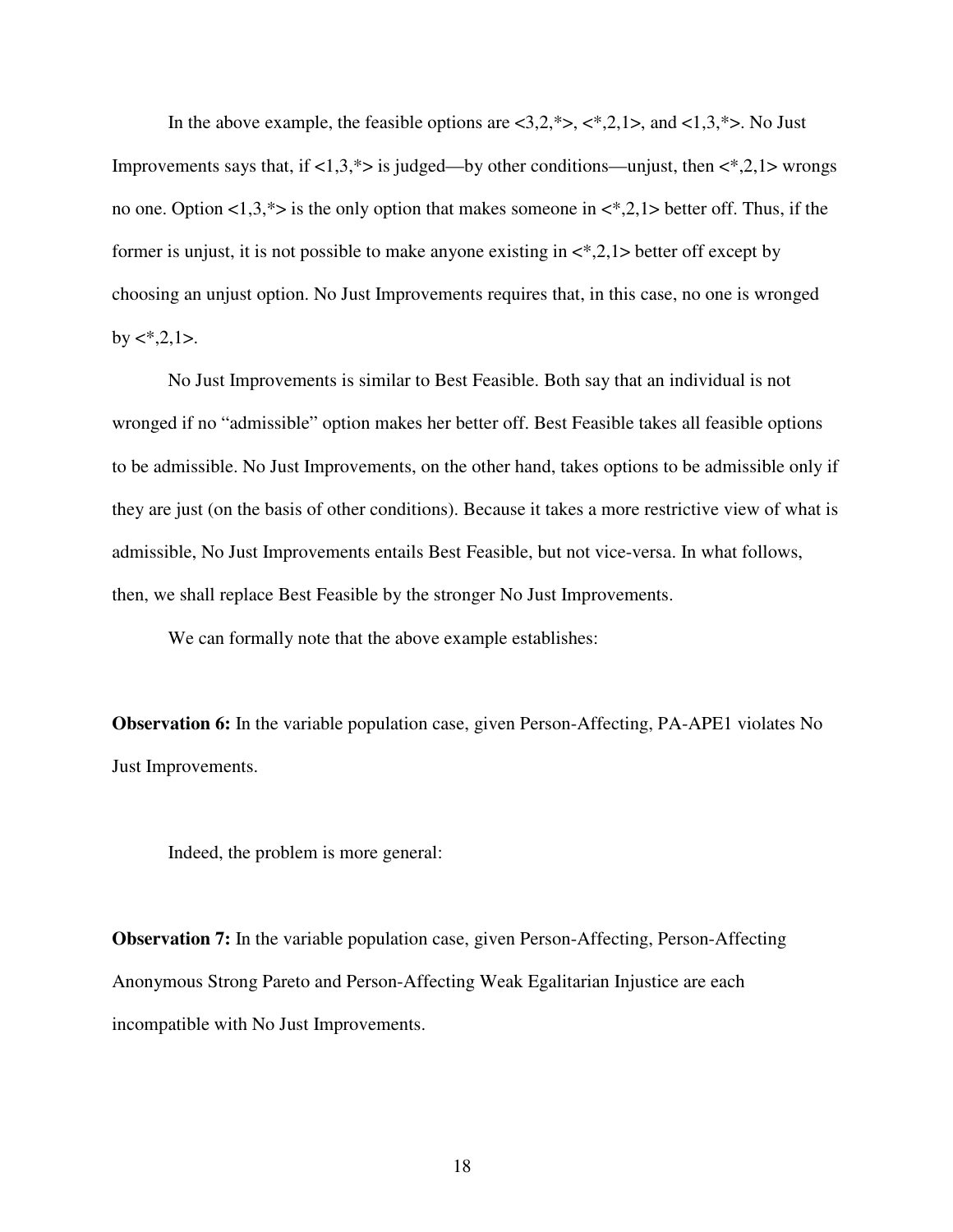The conflict with Person-Affecting Anonymous Strong Pareto is established by the above feasible set consisting of  $\langle 3,2,2,2,3 \rangle$ , and  $\langle 1,3,2,3 \rangle$ . The conflict with Person-Affecting Weak Egalitarian Injustice can be seen by considering the feasible set consisting of  $\langle 3,2,* \rangle$ , <\*,1,4>, and <\*,5,0>. All three are person-affecting anonymously Pareto optimal. Person-Affecting Weak Egalitarian Injustice judges the third unjust (because, by Equality Weak Anonymous Contracting Extremes, the second is more equal and makes the third person better off) and also judges the second unjust (because the first is more equal and makes the second person better off). Given Person-Affecting, however, this violates No Just Improvements, since everyone who exists in  $\lt^*$ ,5,0> is at least as well off as under  $\lt^3$ ,2, $\gt^*$ , which is the only other possibly just alternative.

We believe that No Just Improvements is a plausible condition on justice and we shall therefore assume it in what follows. Call a framework *expanded person-affecting* just in case it satisfies No Just Improvements (and not merely Best Feasible), as well as Person-Affecting, Non-Existence, and No Prohibition Dilemmas. Thus, we must weaken our Pareto and equality conditions even further so as to make them compatible with this expanded framework. Let us say that two options are *anonymously Pareto incomparable* just in case neither is anonymously Pareto superior to the other and neither is a permutation of the other. Consider:

**Conditional Person-Affecting Anonymous Strong Pareto:** If, for any options X and Y in a given feasible set, (1) option *X is just*, and (2) X is anonymously Pareto superior to Y and makes someone existing in Y better off, then Y is not just.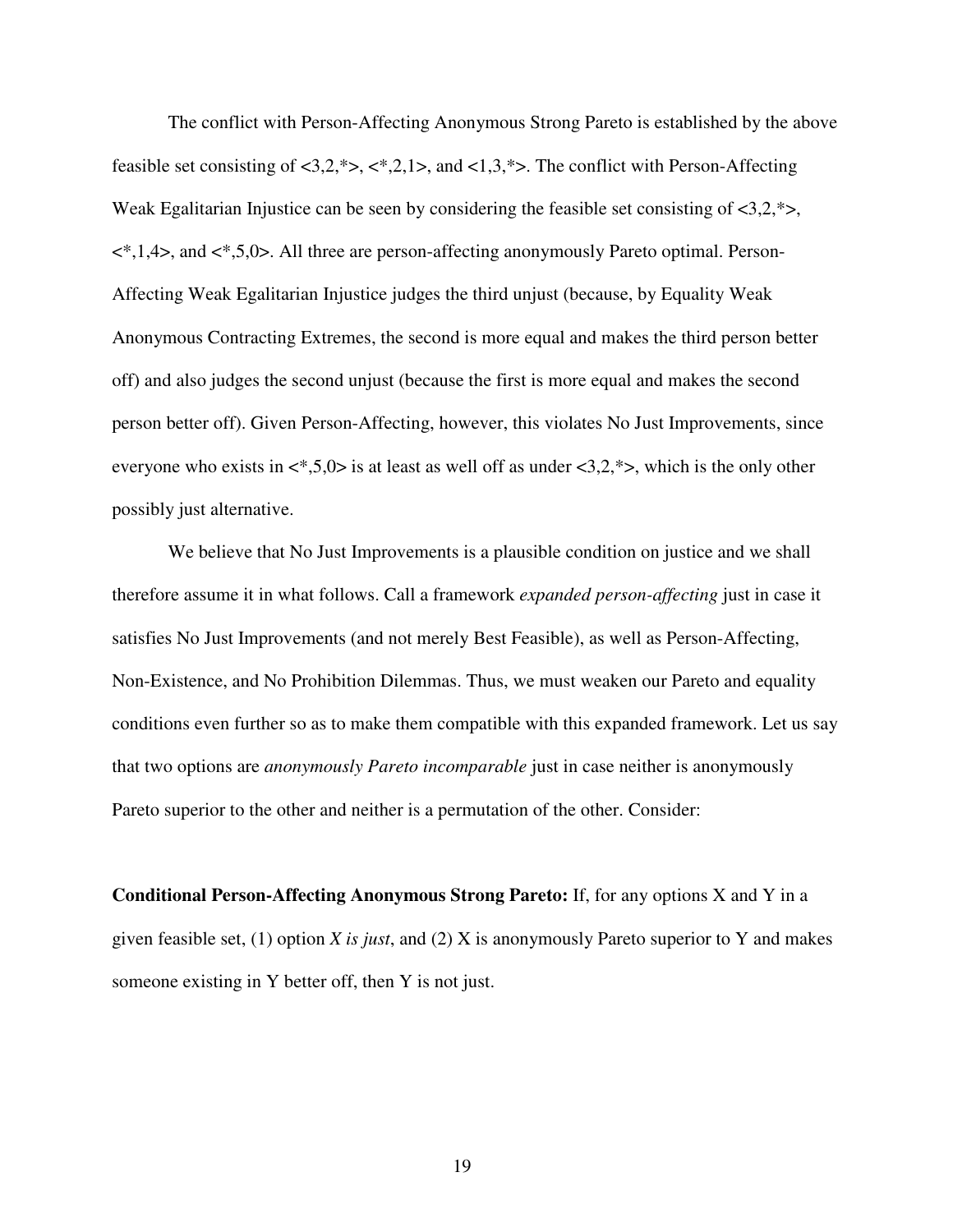**Conditional Person-Affecting Weak Egalitarian Injustice:** If, for any options X and Y in a given feasible set, (1) option *X is just*, and (2) X is anonymously Pareto incomparable to Y, more equal than Y, and makes someone existing in Y better off, then Y is not just.

We shall show that these two conditions are jointly compatible with the expanded personaffecting framework by appealing to the following theory, which we believe to be eminently plausible. To formulate this theory concisely, we introduce the term *recursively person-affecting most equal Pareto optimal option*, which is defined as follows, where the *unresolved set* is initially the feasible set and then sequentially modified as follows:

(1a) Determine which options are most equal anonymously Pareto optimal options relative to the unresolved set. These options are judged recursively person-affecting most equal Pareto optimal options and are removed from the unresolved set.

(1b) Determine which options have at least one existing person who is worse off than under some option judged to be a recursively person-affecting most equal Pareto optimal option by the previous step. These options are judged *not* to be recursively person-affecting most equal Pareto optimal options and are removed from the unresolved set.

(2) Repeat steps (1a) and (1b) in order until the unresolved set is empty.

(3) An option is a recursively person-affecting most equal Pareto optimal option if and only if so judged by this procedure.

We propose, then:

**Person-Affecting Anonymous Paretian Egalitarianism-Version 2 (PA-APE2)**: An option is just if and only if it is a recursively person-affecting most equal Pareto optimal option.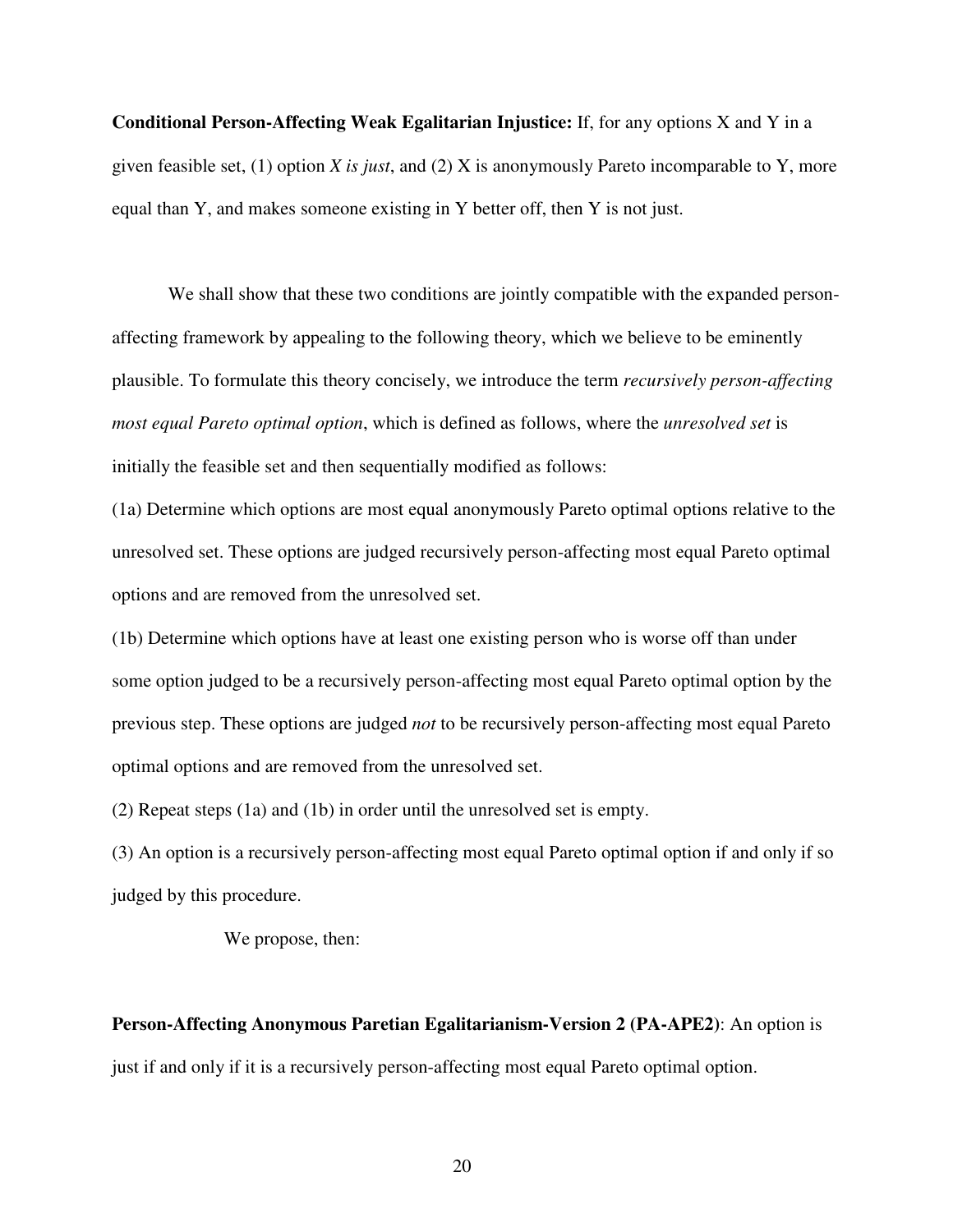We shall illustrate the above definition and the resulting theory with reference to the feasible set consisting of  $\langle 5,7,^* \rangle$ ,  $\langle 9,3,^* \rangle$ ,  $\langle 9,3 \rangle$ ,  $\langle 9,^* \rangle$ ,  $\langle 2 \rangle$ , and  $\langle 8,8,4 \rangle$ . In the first round,  $\langle 5,7,*\rangle$  is judged just because, given Equality Weak Anonymous Contracting Extremes, it is the most equal anonymously Pareto optimal option and <9,3,\*> is judged unjust because it makes the second person worse off than  $\langle 5,7,* \rangle$ . The unresolved set at this point consists of  $\langle *,9,3 \rangle$ , <9,\*,2>, and <\*,8,4>. In the second round, by Equality Weak Anonymous Contracting Extremes, <\*,8,4> is judged just because it is the most equal anonymously Pareto optimal option relative to the unresolved set, and  $\langle 9, 3 \rangle$  and  $\langle 9, 3 \rangle$  are judged unjust because they each make the third person worse off than under  $\langle *,8,4 \rangle$ . Thus, PA-APE2 judges only  $\langle 5,7,* \rangle$  and  $\langle *,8,4 \rangle$  just. This satisfies No Just Improvements (given Person-Affecting), since each of the other three options makes at least one person worse off than under at least one of these two just options.

We now note that PA-APE2 is consistent with the expanded person-affecting framework:

**Observation 8:** In the variable population case, given Person-Affecting, PA-APE2 is consistent with the conjunction of Non-Existence, No Just Improvements (and Best Feasible), No Prohibition Dilemmas, Conditional Person-Affecting Strong Pareto, and Conditional Person-Affecting Weak Egalitarian Injustice.

The proof is as follows, where Person-Affecting is assumed throughout: (1) To see that PA-APE2 is consistent with Non-Existence, it suffices to note that PA-APE2 is compatible with a theory of wronging that holds than an option X wrongs a person if and only if (a) she *exists in* X, (b) X is *not* a recursively person-affecting most equal Pareto optimal option,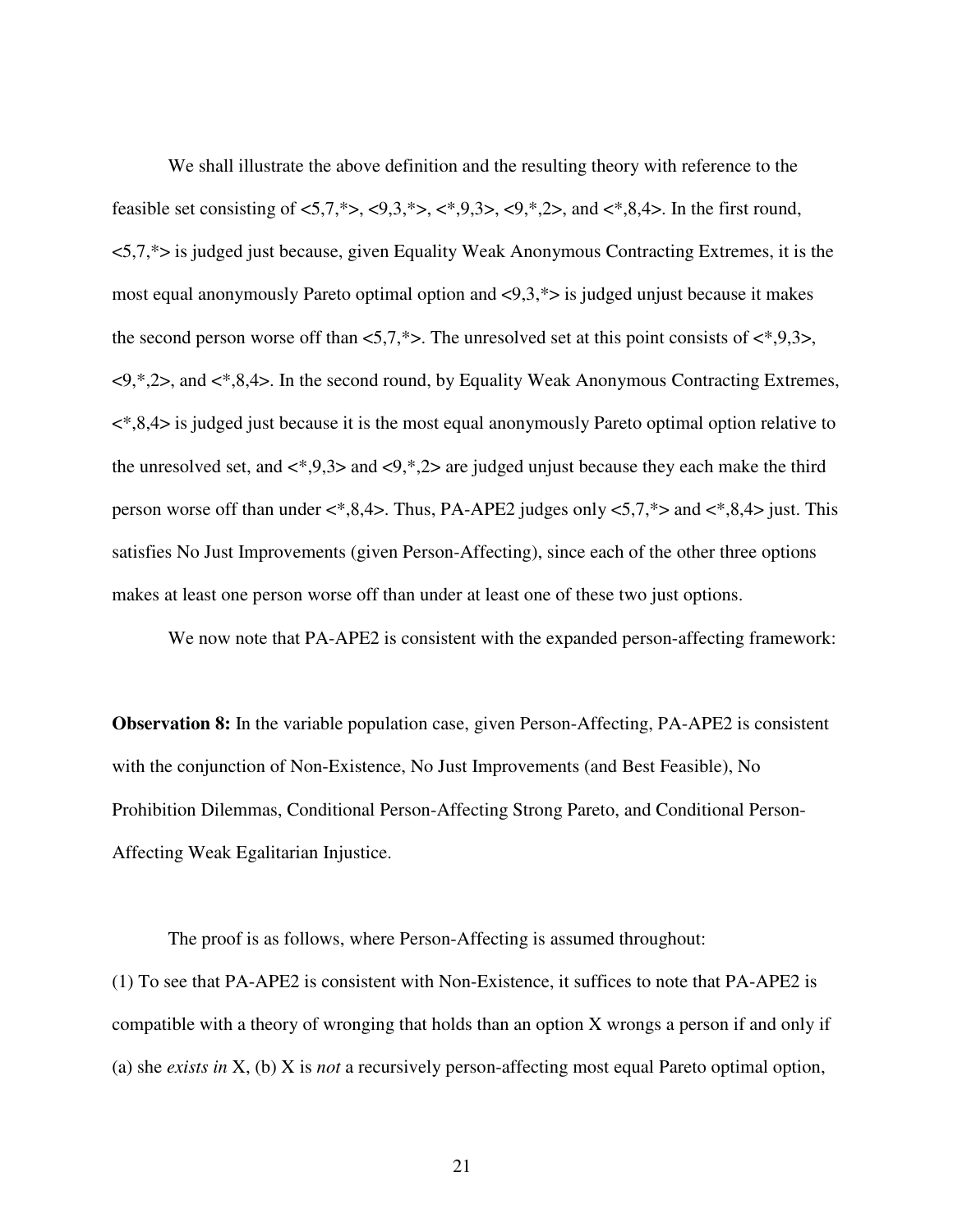and (c) some recursively person-affecting anonymously Pareto optimal option is more equal and makes her *better off* than X does.

(2) To see that PA-APE2 is consistent with No Just Improvements, it suffices to note that an option is only judged unjust by PA-APE2 on the basis of a comparison with an option that is judged just.

(3) To see that PA-APE2 satisfies No Prohibition Dilemmas, it suffices to note that (given Equality Acyclicity) there is always at least one most equal person-affecting anonymously Pareto optimal option.

(4) To see that PA-APE2 satisfies Conditional Person-Affecting Strong Pareto consider any feasible set and any two options X and Y thereof, where (a) option *X is just*, and (b) X is anonymously Pareto superior to Y and makes someone existing in Y better off. Since option X is considered just, by step (1a) of the recursive procedure, X must have been the most equal anonymously Pareto optimal options relative to the unresolved set at some step of the procedure. If option Y was part of this unresolved set, then it would be ruled unjust according to step (1b). If Y was not part of this unresolved set, then it would have been judged just or unjust by a previous step in the procedure in relation to a larger unresolved set. However, option X would also have had to be part of this larger unresolved set (since it was judged just only at a later step), and thus option Y could not be an anonymously Pareto optimal option in this larger unresolved set. In sum, option Y has to be judged unjust in relation to one of the two unresolved sets, which is consistent with Conditional Person-Affecting Strong Pareto.

(5) To see that PA-APE2 satisfies Conditional Person-Affecting Weak Egalitarian Injustice, consider any feasible set and any two options X and Y, where (a) option *X is just*, and (b) X is anonymously Pareto incomparable to Y, more equal than Y, and makes someone existing in Y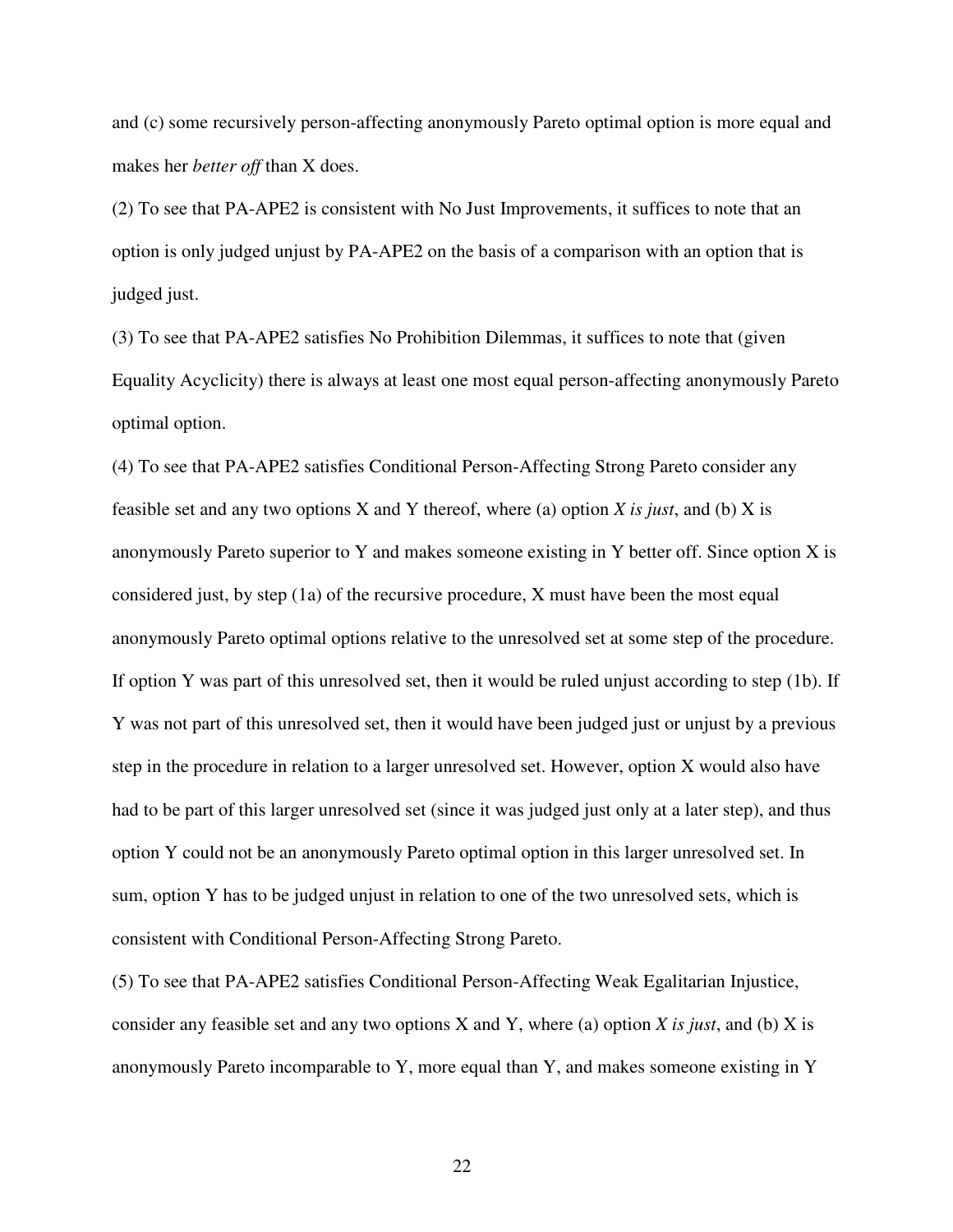better off. By exactly the same line of reasoning as above, we can show that the recursive procedure has to judge Y as unjust, which is consistent with Conditional Person-Affecting Weak Egalitarian Injustice. $8$ 

 One might wonder whether PA-APE2 is the most permissive theory consistent with the above conditions. The following example shows that this is not so. Consider a theory, PA-APE2\* that makes exactly the same judgements as PA-APE2 for all feasible sets except the one consisting of  $\langle 3,3,*\rangle$ ,  $\langle 4,2,*\rangle$ ,  $\langle 2,4,\rangle$ , and  $\langle 4,2,*\rangle$ . Here PA-APE2 judges only the first just, whereas PA-APE2\*, we stipulate, judges only the last three just. Given Observation 8, and the stipulation that PA-APE2\* makes the same judgements as PA-APE2 for all other feasible sets, it follows that PA-APE2\* is consistent with all the conditions of the observation for all other feasible sets. Now note that, for the above feasible set, PA-APE2\* is consistent with the view that the first option is unjust because it wrongs only the first person. For this set, then, the theory is consistent with No Existence, No Just Improvements, No Prohibition Dilemmas, and the two conditional conditions. So, for this set, PA-APE2\* judges just some options that PA-APE2 does not. This establishes that PA-APE2 is not *the* most permissive theory consistent with those conditions.

 Although PA-APE2 is not *the* most permissive theory consistent with the conditions of the above observation, it might nonetheless be *a maximally permissive* theory consistent with these conditions, where this means that no other theory that consistent with these conditions (1) judges just every option that it judges just, and (2) also judges just some option that it judges unjust. For illustration of this notion, suppose that theories T1, T2, and T3 satisfy a given set of conditions, and, relative to the feasible set {X,Y,Z}, T1 judges only X just, T2 judges only X and Y just, and T3 judges only Y and Z just. In this case, T1 is not *a maximally permissive* theory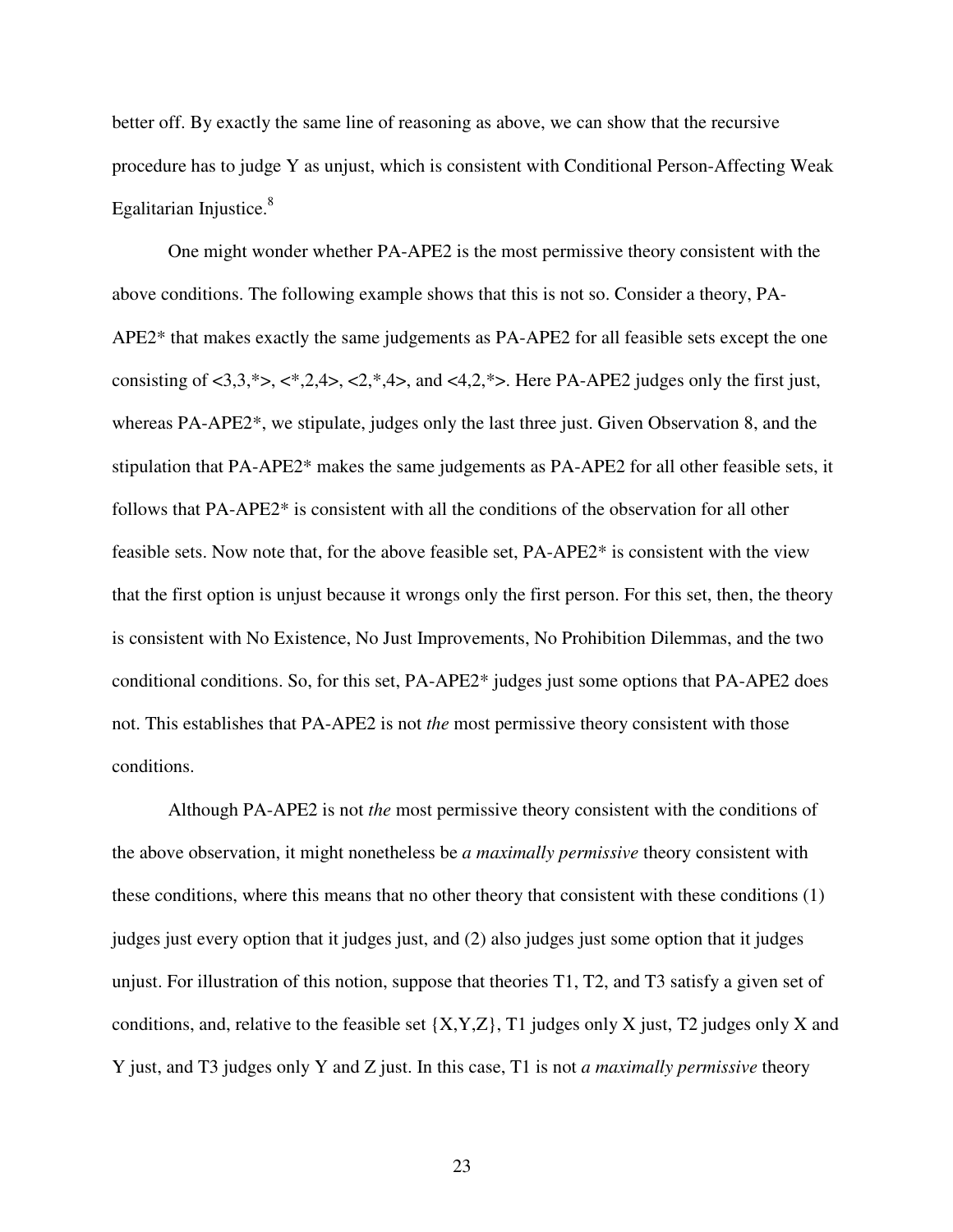consistent with the conditions (since, for this feasible set, the set of options judged just by T2 is a strict superset of those judged just by T1). T2 and T3 may, however, each be *a maximally permissive* theory consistent with those conditions (if they make suitable judgements for other feasible sets). Neither, however, is *the* most permissive theory consistent with the conditions, since each judges some option just that the other judges unjust in the same feasible set.

We now note:

**Observation 9:** In the variable population case, PA-APE2 is a maximally permissive theory of justice consistent with the conjunction of Conditional Person-Affecting Anonymous Strong Pareto and Conditional Person-Affecting Weak Egalitarianism Injustice.

Above we proved that PA-APE2 is consistent with these two conditions. Here we prove that it is a maximally permissive theory consistent with these conditions. Consider any option, X, judged to be unjust in a given step of the recursive procedure. It is judged unjust in that step if and only if (1) it is not a most equal anonymously Pareto optimal option relative to the unresolved set for that step, and (2) some such option, Y, makes someone in X better off. It follows that Y must be either anonymously Pareto superior to  $X$  (which would imply that X is not an anonymously Pareto optimal option) or anonymously Pareto incomparable and more equal (which would imply that it is not a most equal anonymously Pareto optimal option). Given that Y is judged just and makes someone in X better off, in the former case Conditional Person-Affecting Anonymous Strong Pareto requires that X be judged unjust, and in the latter case, Conditional Person-Affecting Weak Egalitarian Injustice requires that X be judged unjust. Thus, given the options judged just by PA-APE2, all theories consistent with Conditional Person-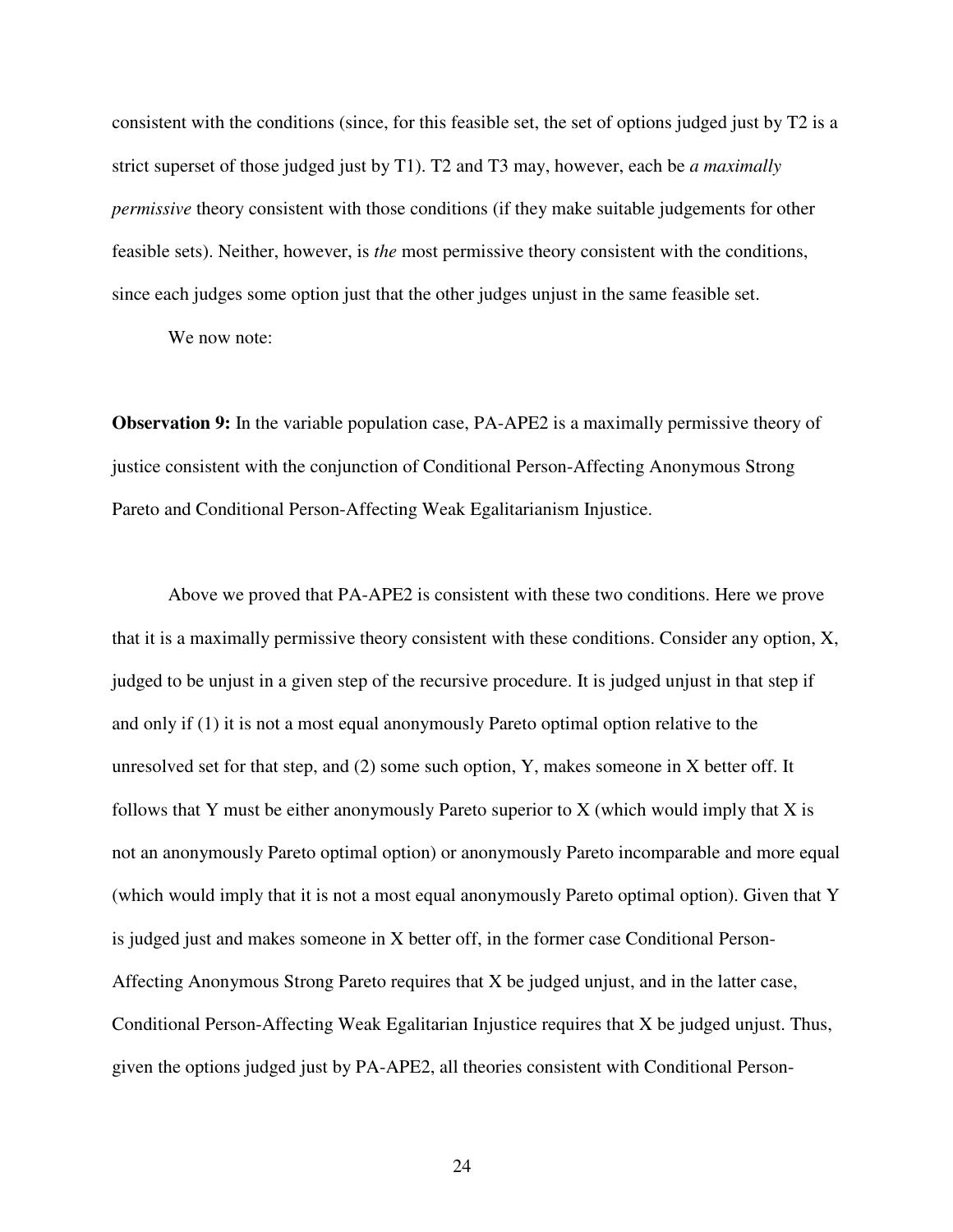Affecting Anonymous Strong Pareto and Conditional Person-Affecting Weak Egalitarian Injustice must judge all the remaining options unjust. Hence, no other theory consistent with the conditions of the observation (1) judges just every option judged just by PA-APE2, and (2) also judges just some option judged unjust by PA-APE2.

One problem remains that we need to address: Should benefits to individuals who will exist no matter what choice one makes have priority over benefits to those who will exist only if certain choices are made? We now turn to this issue and related issues.

## 5. Gratuitous Deprivation

Consider the feasible set consisting of just  $\langle 9,9,9,9,\rangle^*$  and  $\langle 1,1,1,1,1\rangle$ . Is the second option just? According to PA-APE2, both are just, since both are most equal anonymously Pareto optimal options. Many, however, would argue that the second option is not just on the ground that benefits to those who will exist no matter what option is chosen (the first four people in this example) have a certain kind of priority over benefits to those who exist only if certain options are chosen (the fifth person in this example). If the choice is simply between giving those who will exist no matter what very good lives, or creating an extra person with the result that everyone will have a low quality life, it seems unjust to bring the extra person into the world—at least where (1) both are most equal anonymously Pareto options and (2) everyone that exists in the world without the extra person is as well off as is feasible.

The following condition captures a version of this intuition:

**Ultra Weak Gratuitous Deprivation:** An individual is wronged by an option X if (1) she exists in all feasible options, and  $(2)$  there is an option, Y, such that  $(a)$  Y is a most equal anonymously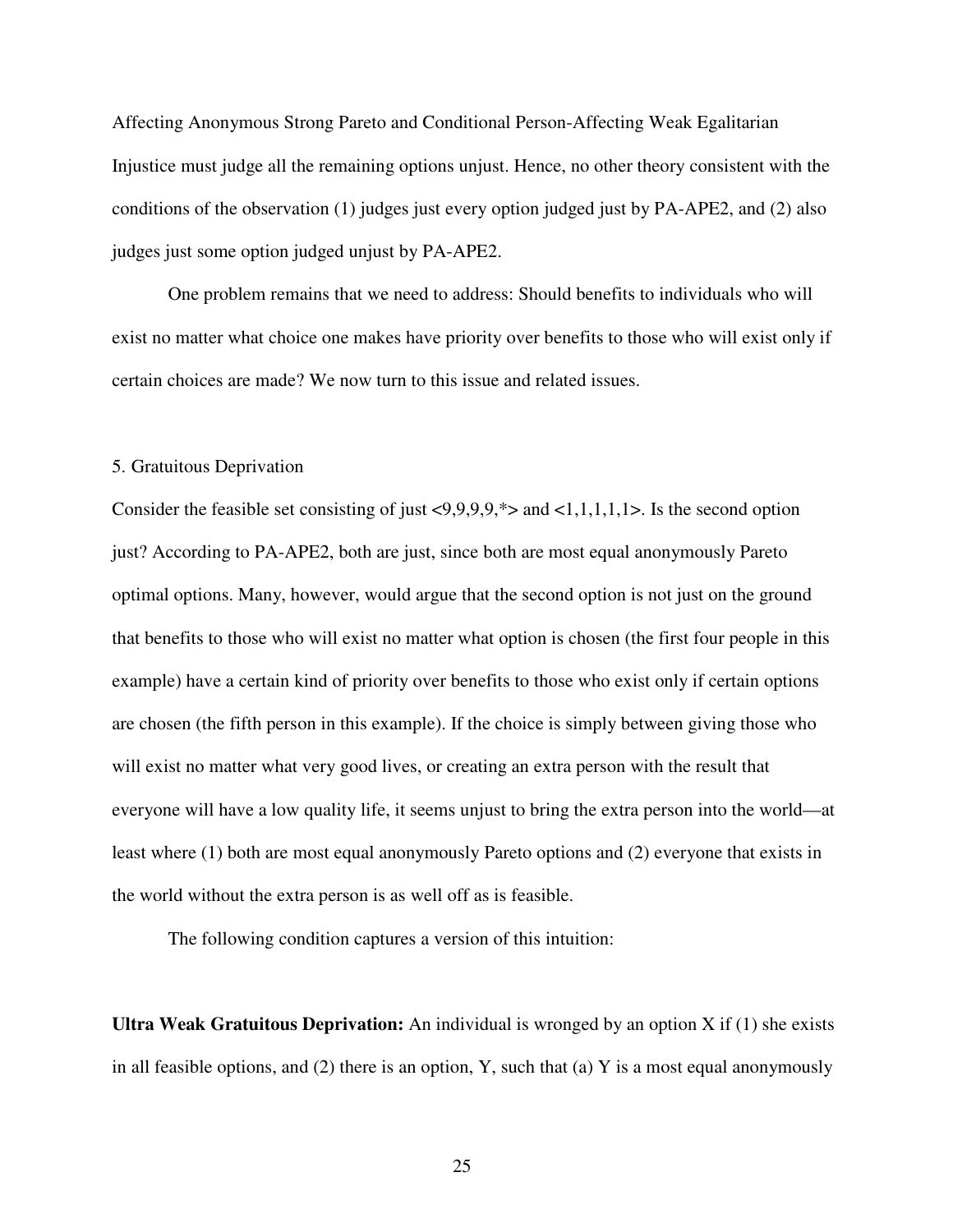Pareto optimal option, (b) Y makes her better off, and (c) everyone who exists in Y is as well off as is feasible.

This condition holds that  $\langle 1,1,1,1,1\rangle$  is unjust relative to the feasible set consisting of  $\langle 9,9,9,9,4 \rangle$  and  $\langle 1,1,1,1,1 \rangle$ . In this case, both are most equal anonymously Pareto optimal options, but the condition requires that a certain priority be given to the benefits of those who will exist no matter what choice is made. This priority, however, is very weak. First, the condition is silent when the option that is better for the definite existents is not a most equal anonymously Pareto optimal option. For example, it is silent for the feasible set consisting of  $\langle 1, 3 \rangle$ ,  $\langle 4, 0, 1 \rangle$ . Here, although the second option is better for the first person (the only definite existent), it is not a most equal anonymously Pareto optimal. Second, the condition is silent, when even one person is not as well off as possible. For example, it is silent for the feasible set consisting of  $\langle 1,1,1,1,1 \rangle$ ,  $\langle 9,9,9,9,$ \* $\rangle$ , and  $\langle 10,0,0,0,0 \rangle$ . Here, although the second option is a most equal anonymously Pareto optimal option and better for all definite existents than  $\langle 1,1,1,1,1\rangle$ , the latter is not judged unjust by this condition. This is because the first person is not as well off as possible in <9,9,9,9,\*>. The condition only applies when some definitely existing people are better off and makes *everyone* (definitely existing or not) as well off as is feasible.

 One of us (Vallentyne) is inclined to accept Ultra Weak Gratuitous Deprivation (indeed something much stronger), but one of us (Tungodden) is inclined to reject it as an added requirement for the expanded person-affecting framework. To see why one might reject it, consider the feasible set consisting of  $<100, *, *, *, *, *$  and  $<99,99,99,99,99$ >. Ultra Weak Gratuitous Deprivation holds that the first person is wronged by the second option, and thus,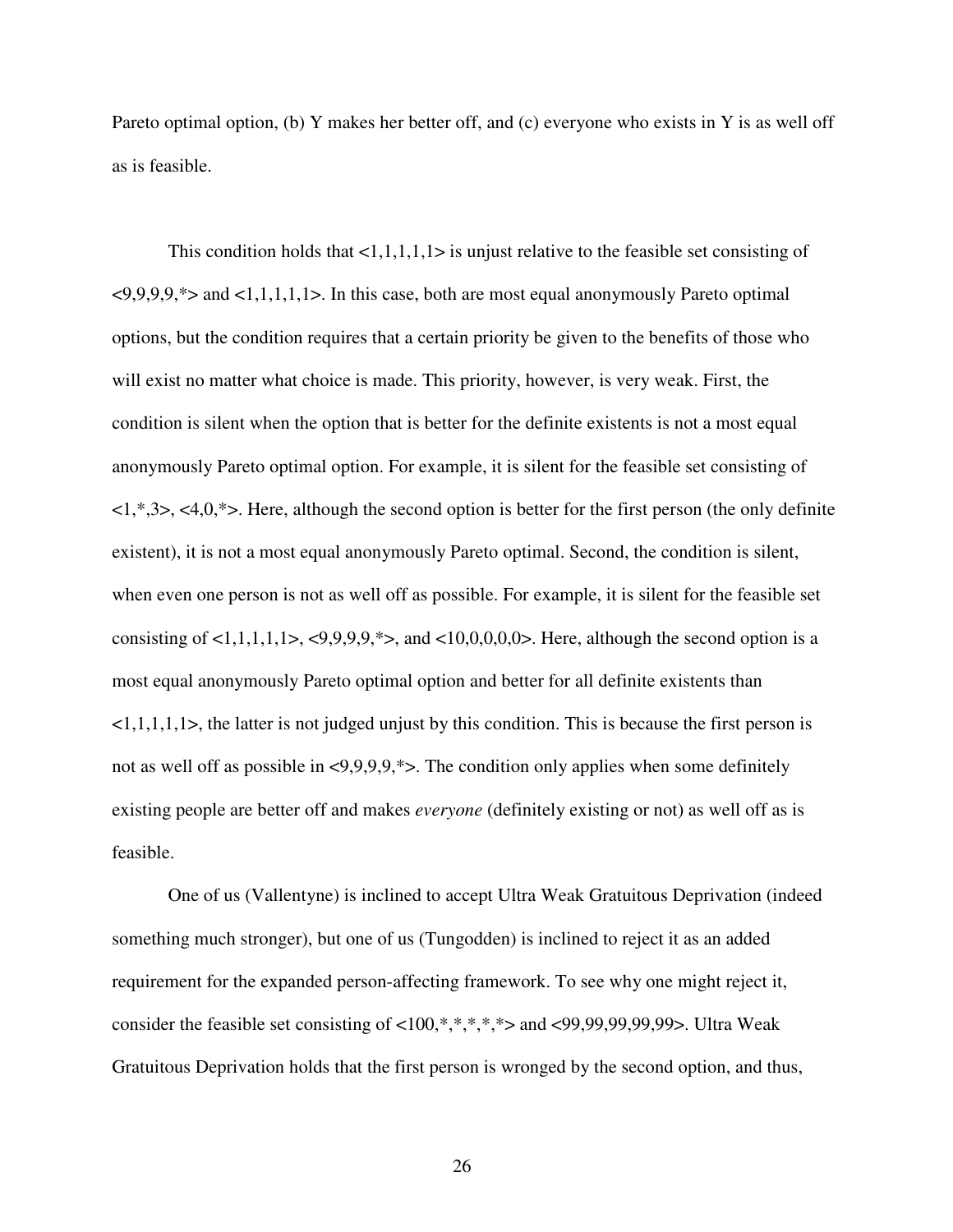given Person-Affecting, this entails that the second option is unjust. More generally, Ultra Weak Gratuitous Deprivation holds that providing even a very small benefit to just one person who definitely will exist takes priority over large benefits to many more people who exist only if certain choices are made—as long as the former is a most equal anonymously Pareto option. Many people will find that implication difficult to accept.

 We shall not attempt to resolve this issue. Below we shall propose a modification to PA-APE2 if some gratuitous deprivation condition is accepted. For the record, however, we shall briefly note several ways that Ultra Weak Gratuitous Deprivation can be strengthened. Each of these is endorsed by one of us (Vallentyne) and rejected by one of us (Tungodden).

To start consider:

**Weak Gratuitous Deprivation:** An individual is wronged by an option X if (1) she exists in X, and (2) there is an option, Y, such that (a) Y is a most equal anonymously Pareto optimal option, (b) Y makes her better off, and (c) everyone who exists in Y is as well off as is feasible.

 This is like the original condition except that it merely requires that the individual exist *in the given option* rather than that she *exist in all feasible options*. The revised condition thus does not give priority to definite existents as such. Instead, it rules out (roughly) adding people to the world when it would have been possible to add only a proper subset of them and make the members of the subset better off in a certain way. Consider, for example, the feasible set consisting of  $\langle 1,3,*\rangle$ ,  $\langle 3,*,1\rangle$ , and  $\langle *,1,1\rangle$ . The original condition is silent because there are no definite existents. The revised condition, however, judges the first option unjust (because the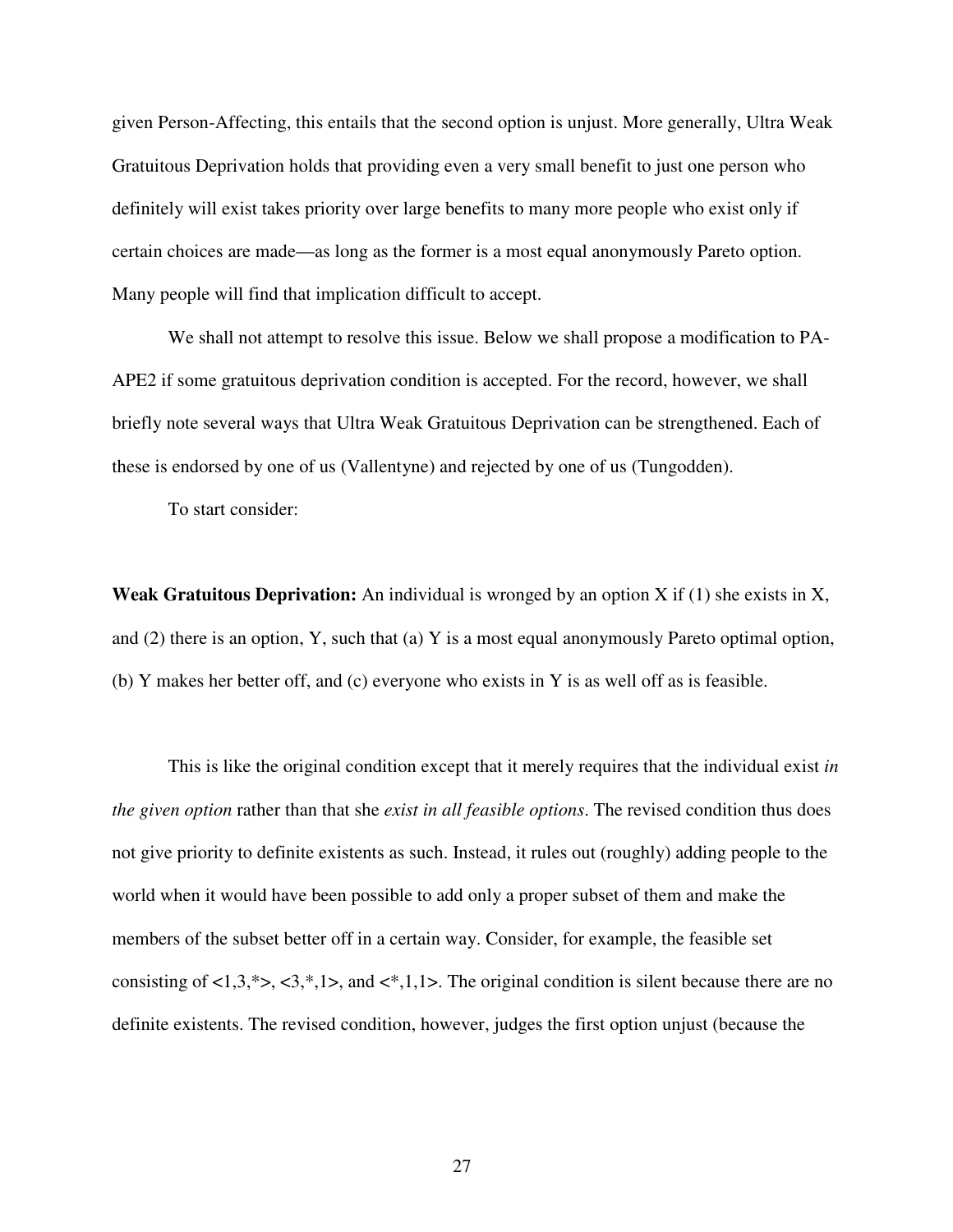second option is a most equal anonymously Pareto optimal option, makes the first person, who exists in both, better off, and makes everyone as well off as feasible).

One further strengthening is to drop the requirement in  $(2a)$  that the "dominating" option be a most equal anonymously Pareto optimal option and merely require that everyone existing in both of the options be at least as well off in the "dominating" option:

**Moderate Gratuitous Deprivation:** An individual is wronged by an option X if (1) she exists in X, and (2) there is an option, Y, such that (a) everyone who exists in both X and Y is at least as well off in Y as in X, (b) Y makes her better off, and (c) everyone who exists in Y is as well off as is feasible.

 Unlike the Weak Gratuitous Deprivation, this judges the first option unjust in the feasible set consisting of  $\langle 1, 3 \rangle$ ,  $\langle 4, 0, 3 \rangle$  even though  $\langle 4, 0, 3 \rangle$  is not a most equal anonymously Pareto optimal option.

 A final strengthening is to replace the requirement in (2c) that everyone in Y be as well of as is feasible with the requirement that this be so for those who exist in Y but not in X:

**Strong Gratuitous Deprivation**: An individual is wronged by an option X if (1) she exists in X, and (2) there is an option, Y, such that (a) everyone who exists in both X and Y is at least as well off in Y as in X, (b) Y makes her better off, and (c) everyone who exists in Y but not in X is as well off as is feasible. $9$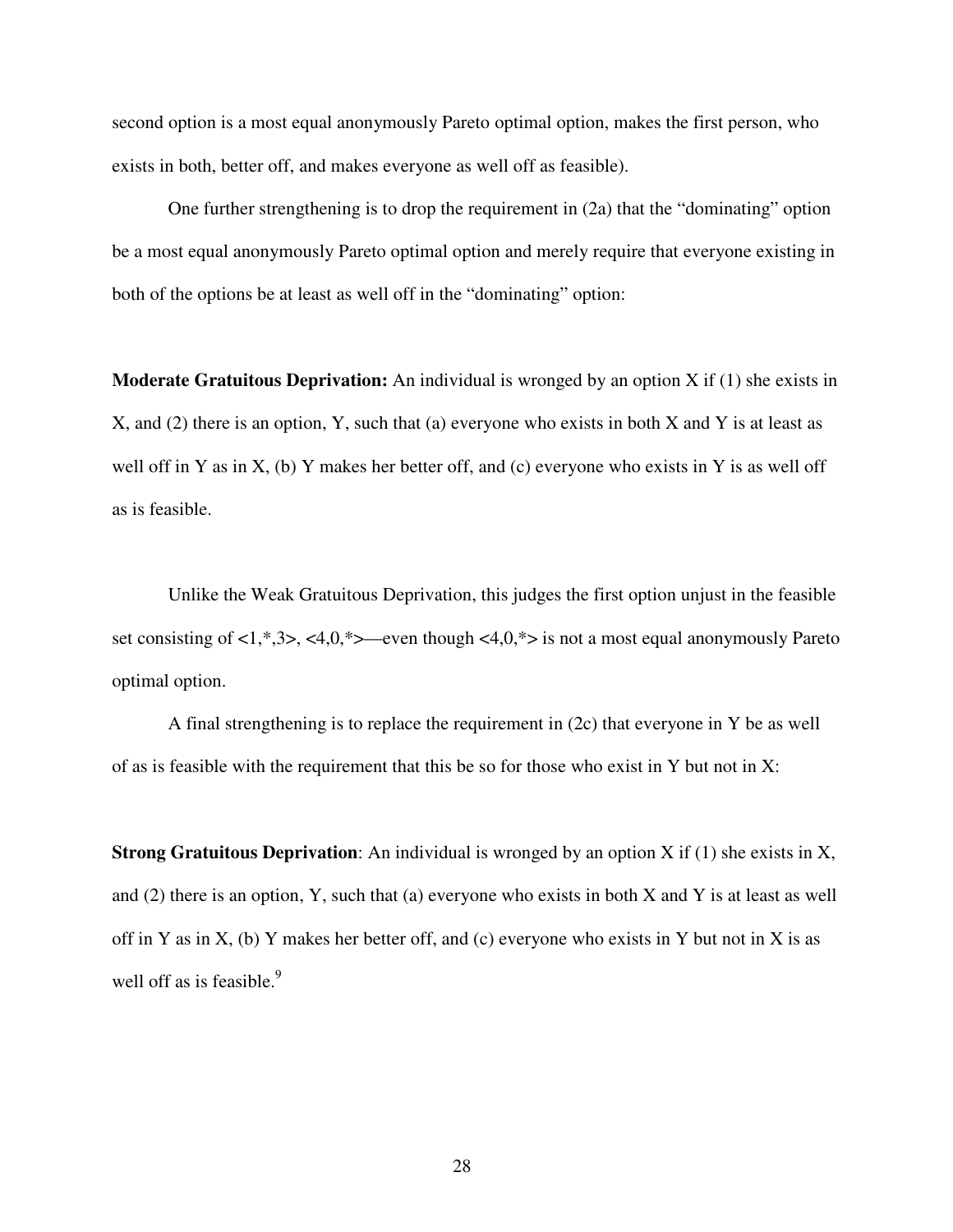Unlike the above conditions, this judges the first option unjust in the feasible set consisting of  $\langle 1, 3 \rangle$ ,  $\langle 4, 0, 2 \rangle$ , and  $\langle 5, 3 \rangle$ . The above conditions are silent about the first option because neither the second nor the third option makes all existents as well off as feasible. The revised condition, however, judges  $\langle 1, 3 \rangle$  unjust, because  $\langle 4, 0, \rangle$  makes the first person (the only shared existent) better off and makes the second person (the only person who exists in the second but not the first) as well off as possible. The fact that the  $\langle 4,0,* \rangle$  does not make the first person (who exists in both) as well off as possible is not deemed relevant.

Unfortunately, we cannot here resolve the issue of whether any of these conditions should be accepted. The important point is that, if we accept at least Ultra Weak Gratuitous Deprivation, then we must modify PA-APE2. As it stands, that theory says that, relative to the feasible set consisting of  $\langle 9,9,9,9,* \rangle$  and  $\langle 1,1,1,1,1 \rangle$ , both options are just (since both are most equal anonymously Pareto optimal options). Ultra Weak Gratuitous Deprivations, on the other hand, requires that  $\langle 1,1,1,1,1 \rangle$  be judged unjust.

We shall suppose that, if any gratuitous deprivation condition is imposed, it will be one of the above. For brevity, let us say that a condition C on gratuitous deprivation is *admissible* just in case it is either one of the above conditions or "the empty condition" that deems that no one is wronged by imposing no requirements. We shall say that, relative to a given feasible set, an option *C-gratuitously deprives* a person just in case she is wronged according to C.

The most natural revision—which is our final formulation—is the following:

# **Person-Affecting Anonymous Paretian Egalitarianism-with no C-gratuitous deprivation (PA-APE-C)**: An option is just if and only if, *relative to those feasible options that Cgratuitously deprive no one*, it is a recursively person-affecting most equal Pareto optimal option.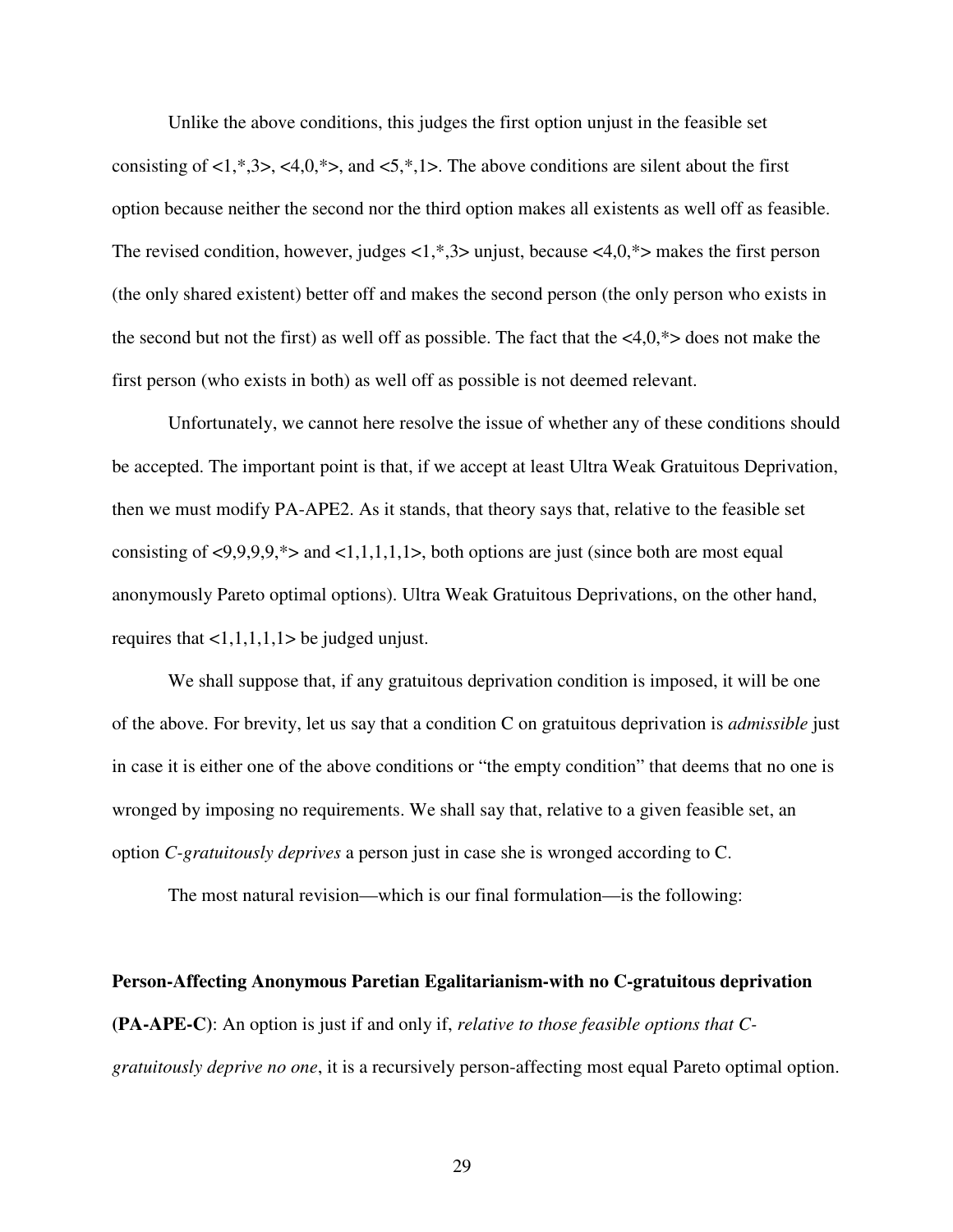This is just like PA-APE2, except that prior to beginning the recursive procedure, it first eliminates options that C-gratuitously deprive someone.

 PA-APE-C is fully consistent with the expanded person-affecting framework combined with No Just Improvements and any gratuitous deprivation condition C:

**Observation 10:** In the variable population case, given Person-Affecting, PA-APE-C is consistent with the conjunction of any admissible condition C on gratuitous deprivation, Non-Existence, No Just Improvements (and hence Best Feasible), and No Prohibition Dilemmas.

The proof is as follows, where Person-Affecting is assumed throughout:

(1) It follows straightforwardly that PA-APE-C is consistent with any condition C on gratuitous deprivation.

(2) It follows from Observation 8 that PA-APE-C is consistent with the conjunction of Non-Existence, No Just Improvements (and hence Best Feasible) and No Prohibition Dilemmas relative to the set of options that gratuitously deprive no one. We now address whether this is so relative to entire feasible set.

(3) To see that PA-APE-C is consistent with No Prohibition Dilemmas for the entire feasible set, we have to show first that for any admissible C, there will always be a non-empty set of alternatives that C-gratuitously deprives no one. Consider any admissible version of C and suppose that someone is C-gratuitously deprived in X. This means that there is an option Y where (i) this person exists in X, and (ii) there is an option, Y, such that (a) everyone who exists in both X and Y is at least as well off in Y as in X, (b) Y makes her better off, and (c) everyone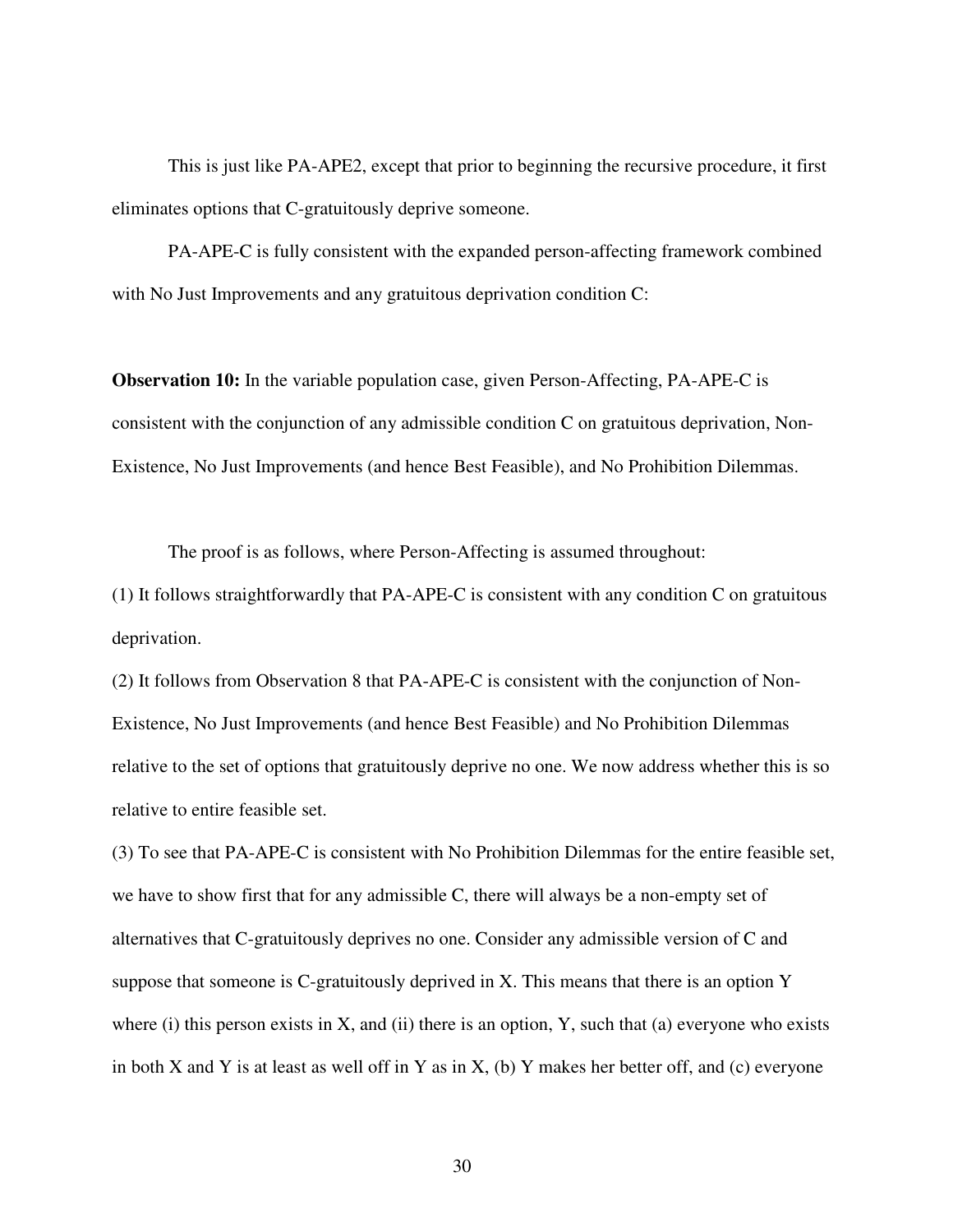who exists in Y but not in X is as well off as is feasible. If Y gratuitously deprives no one, then we have established that at least one option gratuitously deprives no one. If Y does gratuitously deprive someone, then it must gratuitously deprive someone who exists in both X and Y (since all other individuals are as well off as feasible). Hence, there must exist some W where (a) everyone who exists in both Y and W is at least as well off in W as in Y, (b) W makes some person (who exists in both X and Y) better off than in Y, and (c) everyone who exists in W but not in Y is as well off as is feasible. Given that we have assumed Existence of Individually Best Feasible Option, it follows that there exists such an alternative W that does not gratuitously deprive anyone. Hence, given Equality Acyclicity, it follows that there exists at least one most equal person-affecting anonymously Pareto optimal option—thereby satisfying No Prohibition Dilemmas.

(4) It is obvious that PA-APE-C also is consistent with Non Existence for the entire feasible set, given that any admissible condition C on gratuitous deprivation only states that someone is wronged in an option if they exist in that option.

(5) To see that No Just Improvements is satisfied for the entire feasible set, we have to establish that for any alternative X that gratuitously deprives someone, there exists a just alternative that makes someone existing in X better off. If, for any admissible condition C on gratuitous deprivation, X C-gratuitously deprives someone, then, given (3), there is an alternative W that does not gratuitously deprive anyone and such that (i) everyone who exists in both X and W is better off in W and (ii) everyone who only exists in W is as well off as is feasible. Given PA-APE-C, if W is not just, then there exists some Z that is just and makes someone existing in W better off in Z than in W. However, those who are better off in Z than in W must be among those who exist in X, since the others in W are as well off as is feasible. This implies that there is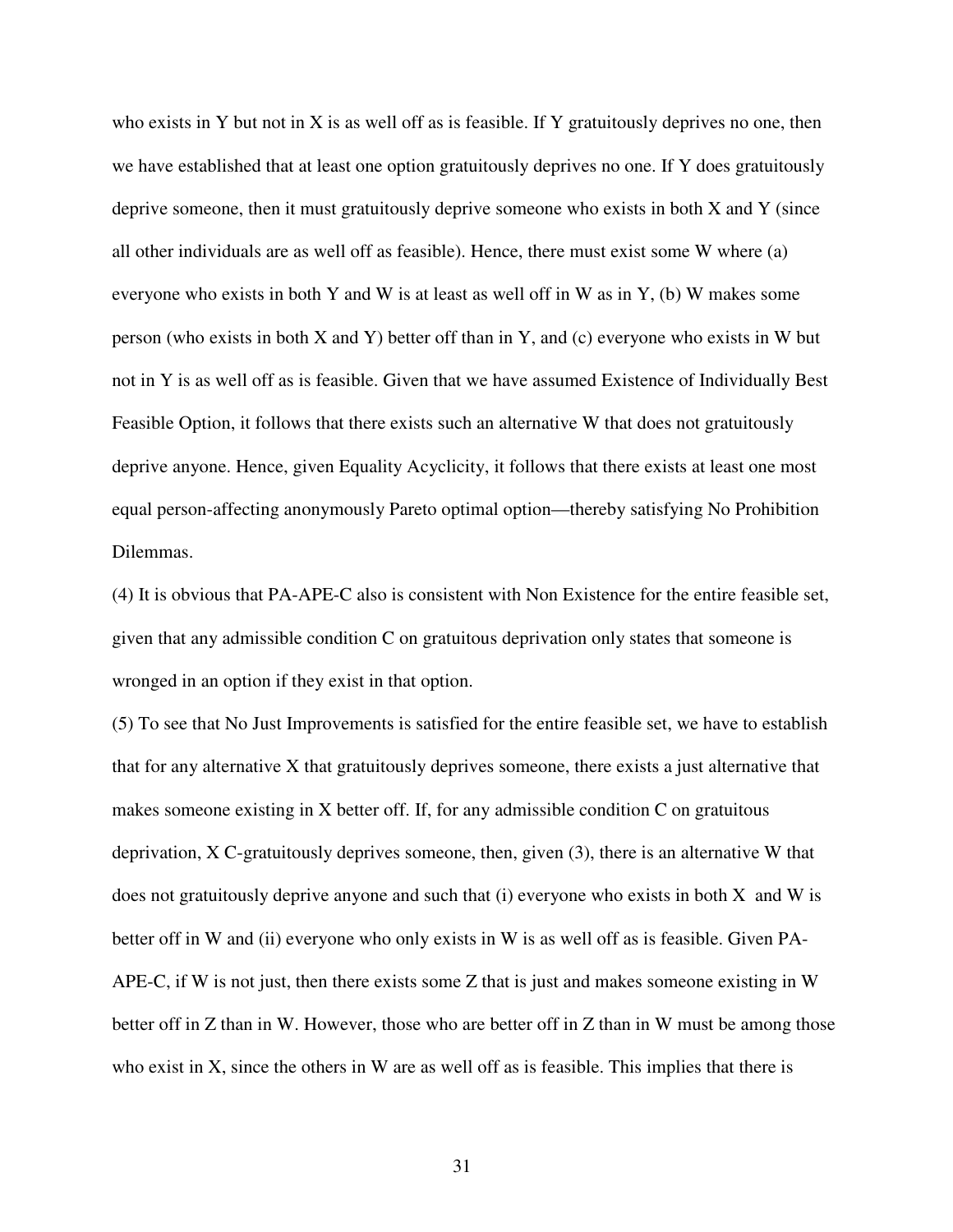someone existing in X who is better off in Z (since everyone existing in X is better off in W and some of them are better off in Z) and hence that No Just Improvements is satisfied.

We now note:

**Observation 11:** In the variable population case, PA-APE-C is a maximally permissive theory of justice consistent with the conjunction of an admissible condition C on gratuitous deprivation, Conditional Person-Affecting Anonymous Strong Pareto, and Conditional Person-Affecting Weak Egalitarianism Injustice.

The proof is straightforward: Any theory satisfying an admissible condition C on gratuitous deprivation has to judge unjust —as does PA-APE-C—options that C-gratuitously deprive someone. Consider now the set of all remaining options. With respect to this set PA-APE-C makes the same judgements as PA-APE2. Observation 9 establishes that PA-APE2 is a maximally permissive theory consistent with Conditional Person-Affecting Anonymous Strong Pareto and Conditional Person-Affecting Weak Egalitarianism Injustice. It follows that PA-APE-C is a most permissive theory consistent with the three conditions.

We believe that PA-APE-C is the most plausible way of adapting anonymously Paretian egalitarianism to the expanded person-affecting framework. Obviously, PA-APE-C requires more scrutiny before it can be accepted with any confidence. Our task here, however, is simply to formulate and motivate a promising person-affecting version of anonymous Paretian egalitarianism. We believe that PA-APE-C is such a theory. Before concluding, we shall note how the recursive person-affecting approach used by PA-APE-C can be generalized to other theories (such as utilitarianism).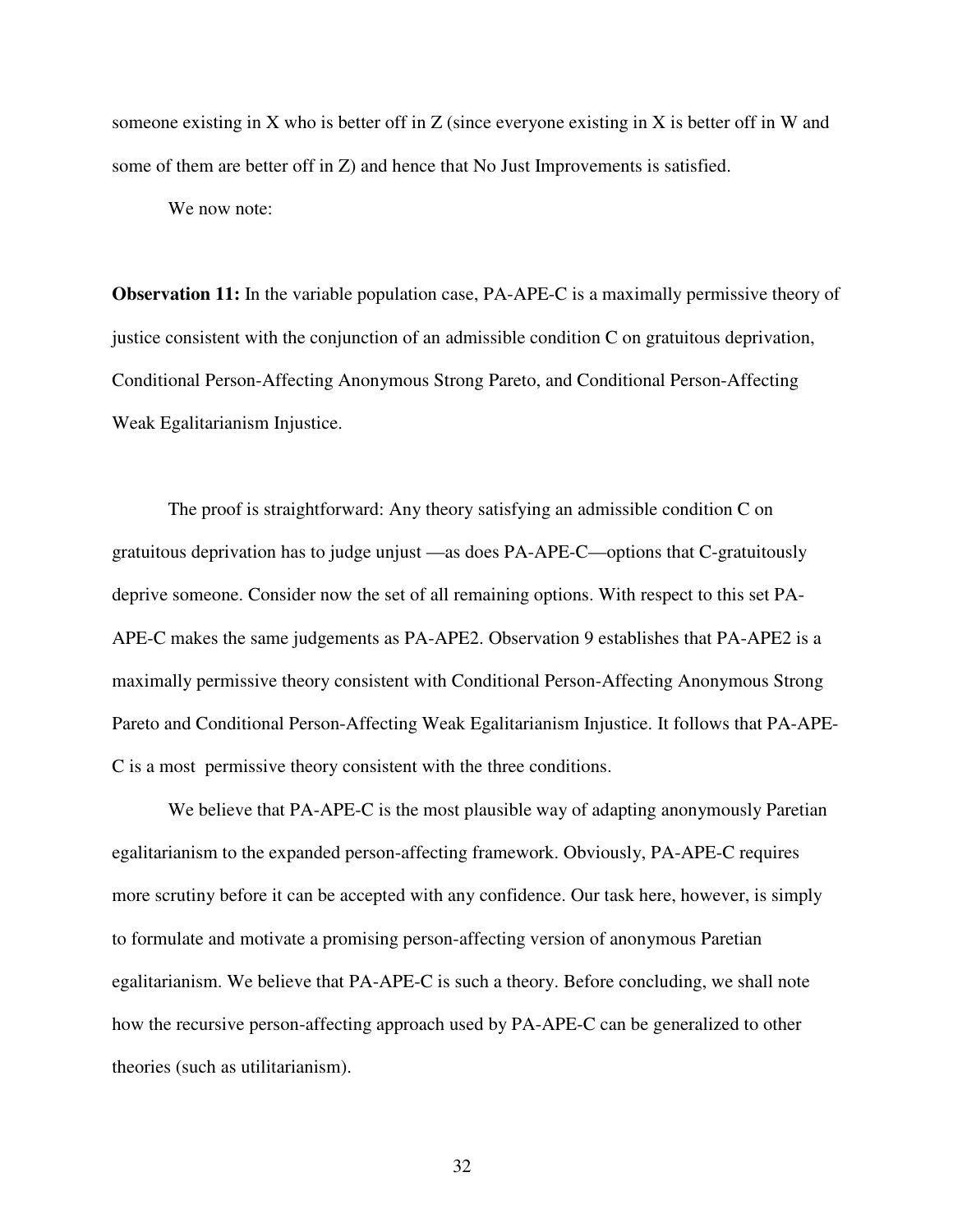6. A Generalization: Recursively Person-Affecting Theories

A generalized form of the recursively person-affecting procedure that we invoked to define PA-APE2 can be used to make any theory consistent with the expanded person-affecting framework—as expanded to include No Just Improvements, and perhaps an admissible condition on gratuitous deprivation. Moreover, we suggest that this way of making a theory consistent with the expanded person-affecting framework is the most plausible way of doing so.

Consider any theory of justice, T, and any admissible condition, C, on gratuitous deprivation. Define *recursively person-affecting* T-C as follows, where the *unresolved set* is initially the feasible set and then sequentially modified as follows:

(1) Judge unjust all options that C-gratuitously deprive someone and remove them from the unresolved set.

(2a) Determine which options are judged *just* by T relative to the unresolved set. These options are judged just and are removed from the unresolved set.

(2b) Determine which options have at least one existing person who is worse off than under some option judged to be recursively person-affecting T-just by the previous step. These options are judged *not* to be just and are removed from the unresolved set.

(3) Repeat steps (2a) and (2b) in order until the unresolved set is empty.

(4) Recursively person-affecting T judges an option just if and only if it is so judged by this procedure.

Consider, for example, (total) utilitarianism, saying that the minimal set of just alternatives consist of all alternatives with the greatest total utility. It is incompatible with the expanded person-affecting framework. We suggest that the most plausible modification of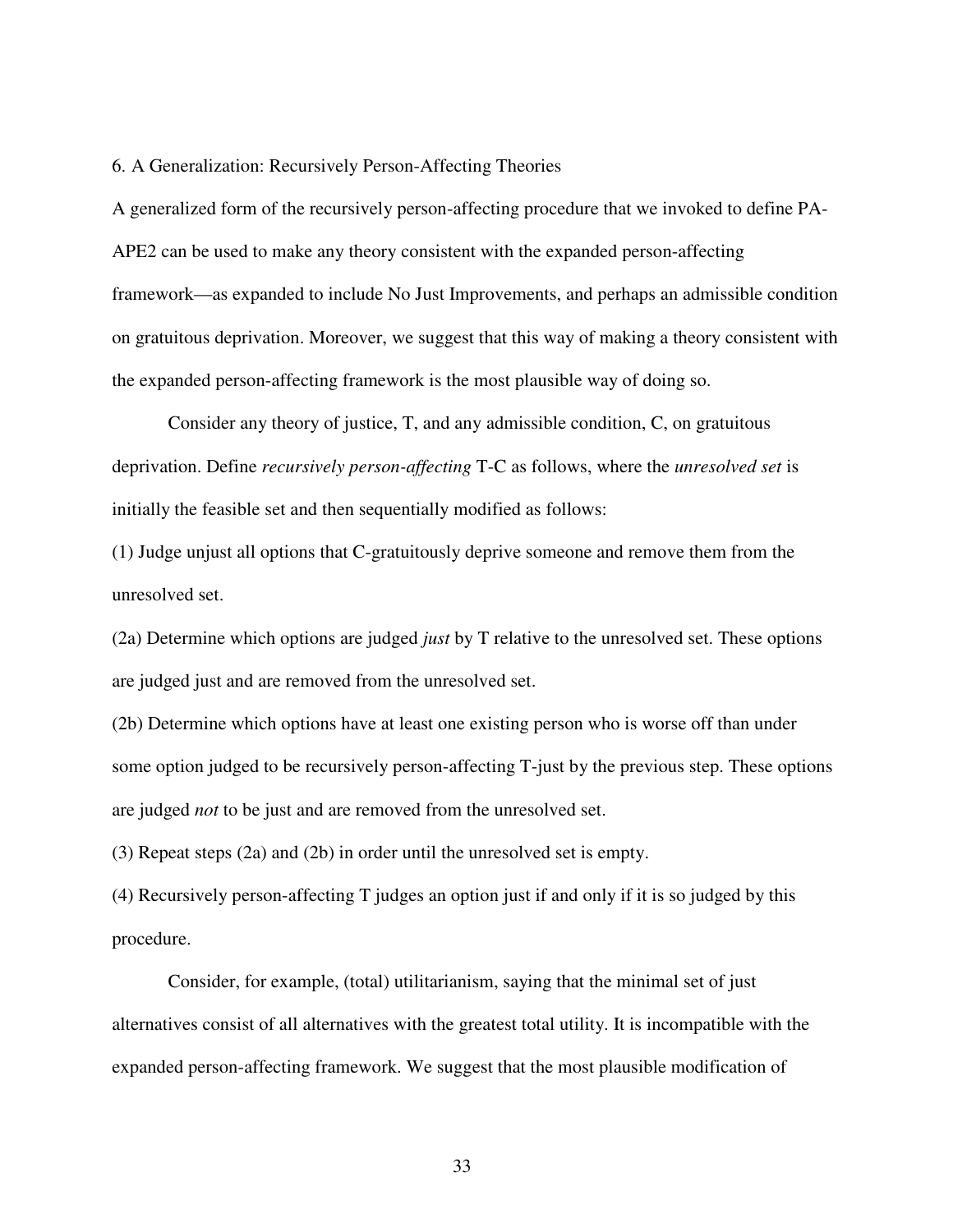utilitarianism consistent with the expanded person-affecting framework is recursively personaffecting utilitarianism. For illustration, consider the feasible set consisting of <\*,2,5>, <3,3,\*>,  $\langle 3, 2 \rangle$ , and  $\langle 4, 4 \rangle$ . Utilitarianism judges only the first just and, given Person-Affecting, this violates the conjunction of Non-Existence and No Just Improvements (which requires that  $\langle 3,3,* \rangle$ , and  $\langle 4,4,* \rangle$  each also be judged just, since, in each, each existing person is at least as well off as under the only just option,  $\langle *,2,5 \rangle$ . Recursively Person-Affecting Utilitarianism, however, satisfies both these conditions in this case. Assuming that no condition on gratuitous deprivation is imposed, then, in the first round, no judgements are made. In the second round,  $\langle 2,5 \rangle$  is judged just and  $\langle 3,2,2 \rangle$  is judged unjust. In the third round,  $\langle 3,3,2 \rangle$  is judged just and nothing is judged unjust. In the fourth and final round,  $\langle *, 4, * \rangle$  is judged just. This is consistent with the expanded person-affecting framework.

Suppose now that Strong Gratuitous Deprivation is imposed. In this case, in the first round, <\*,2,5> and <3,3,\*> are judged unjust (because each gratuitously deprives the second person in comparison with  $\langle 4,4,4 \rangle$ . In the second round,  $\langle 3,4,4 \rangle$  is judged just and nothing is judged unjust. In the third round, <\*,4,\*> is judged just and nothing is judged unjust. Thus, all only  $\langle 3, * , 2 \rangle$  and  $\langle 4, * \rangle$  are judged just, and inspection shows that this is consistent with the expanded person-affecting framework.

We now note the following general result:

**Observation 12:** For any theory of justice, T, that satisfies No Prohibition Dilemmas, and any admissible condition, C, on gratuitous deprivation, recursively person-affecting T-C is consistent with the conjunction of Person-Affecting, Non-Existence, No Just Improvements (and Best Feasible), No Prohibition Dilemmas, and condition C.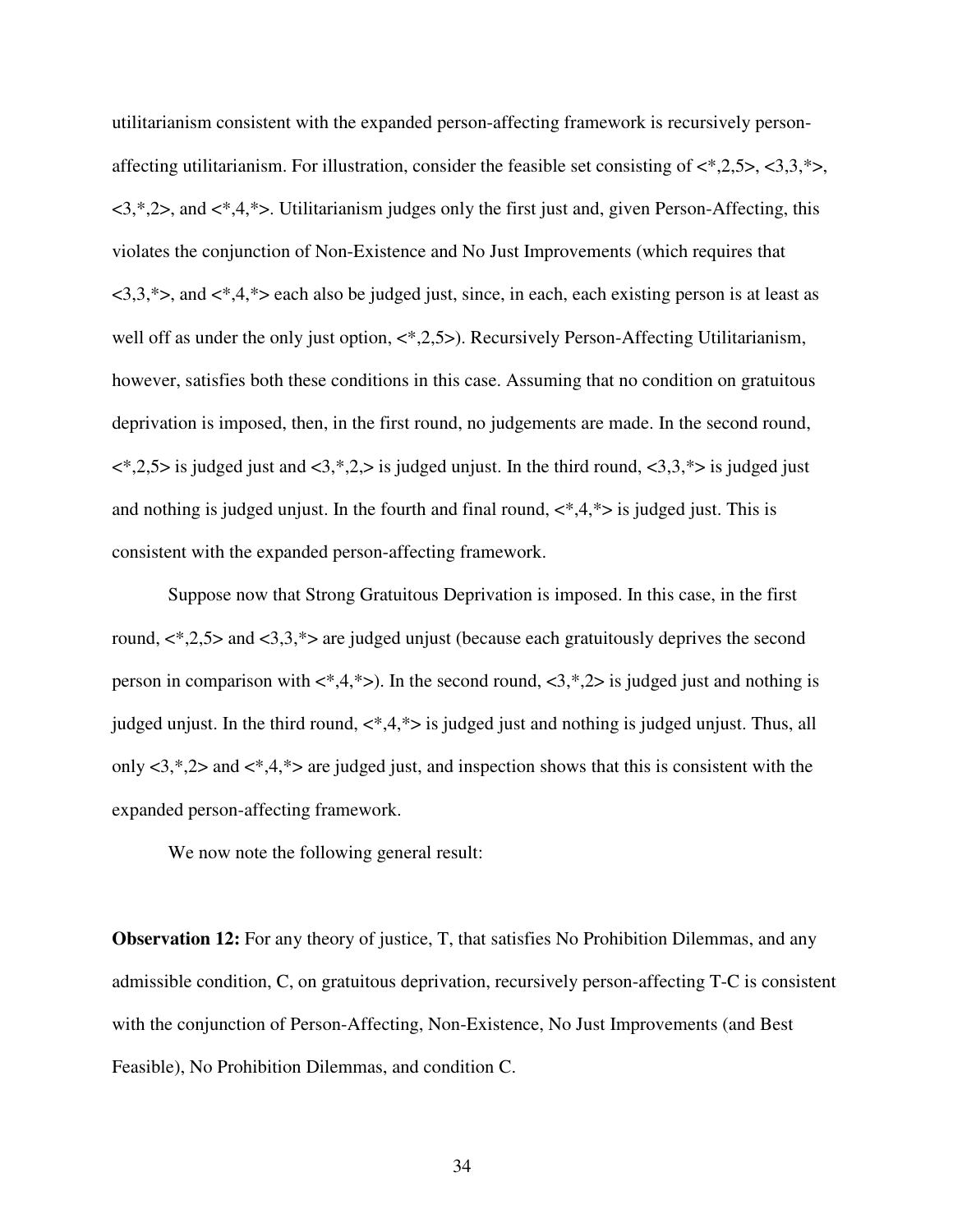The proof follows straightforwardly from the proofs of Observation 8 and Observation 10.

 The generalized recursive person-affecting procedure thus converts any theory of justice into one that satisfies the expanded person-affecting framework. We believe, moreover, that it does so in a particularly plausible manner. Thus, for example, if one is committed to utilitarianism in the fixed population case, and endorses the expanded person-affecting framework with admissible condition C on gratuitous deprivation, then, we suggest, one should endorse recursively person-affecting utilitarianism-C. We will not, however, attempt to argue for this claim here.

## 7. Conclusion

We have assumed the person-affecting framework, which is defined by Person-Affecting, Non-Existence, and Best Feasible. We further suggested that Best Feasible should be strengthened to No Just Improvements. Finally, we assumed that, in the fixed population case, FP-APE is correct. In the variable population case, however, FP-APE is ruled out by the person-affecting framework. More generally, Strong Pareto and Weak Egalitarianism Injustice are each ruled out. We suggested that each should be weakened in a certain way and showed that PA-APE2 is consistent with the conjunction of all these conditions.

We also discussed the issue of gratuitous deprivation, but came to no conclusion on this difficult issue. We suggested, however, that, if some admissible condition, C, of gratuitous deprivation is imposed, then PA-APE2 should simply be applied to the set of options that satisfy that condition. More exactly, we suggested that the following view is plausible (PA-APE-C): An option is just if and only if, *relative to those feasible options that C-gratuitously deprive no one*,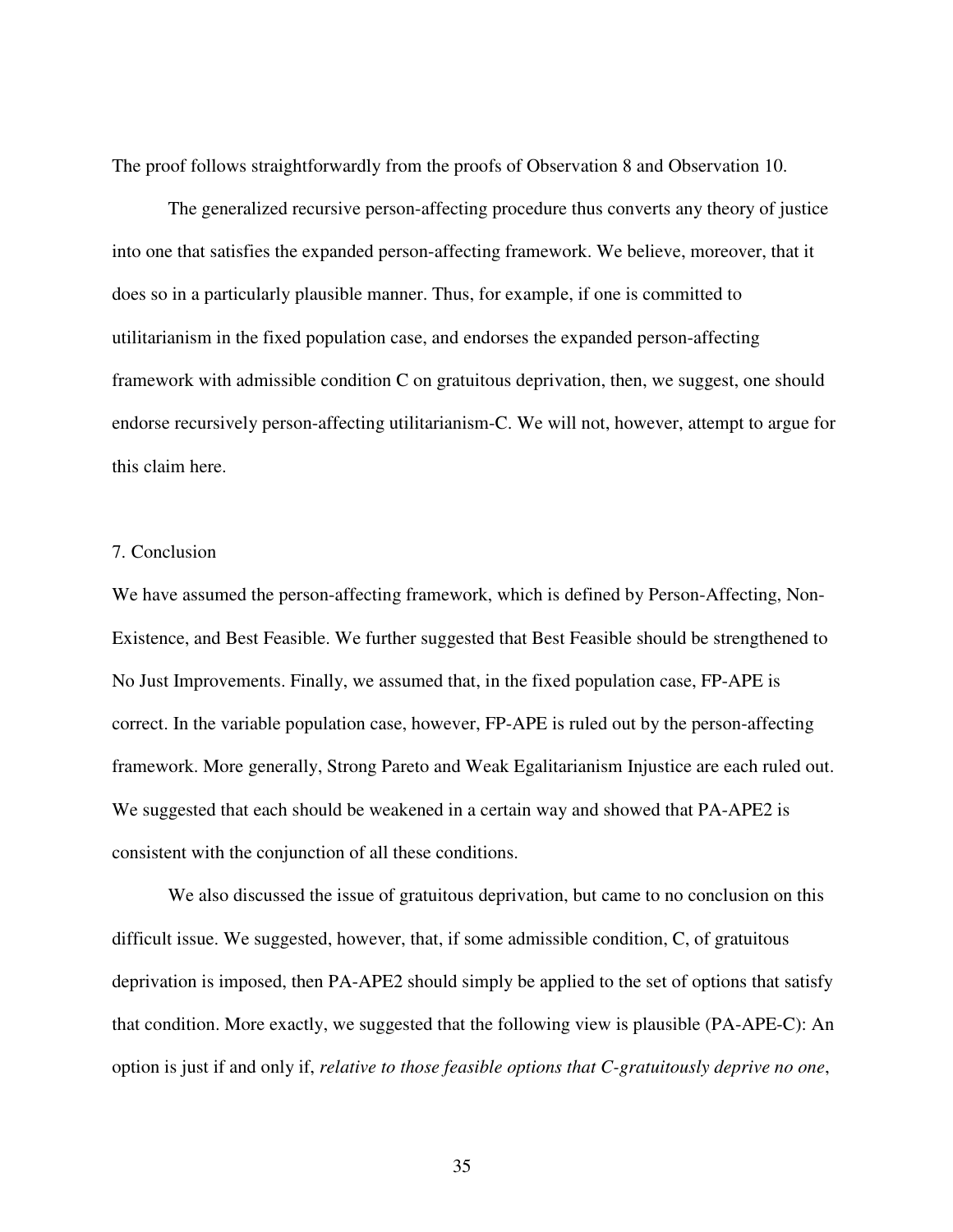it is a recursively person-affecting most equal Pareto optimal option.

Finally, we suggested that, for any theory of justice, T, the most plausible way of modifying it to make it compatible with the expanded person-affecting framework—augmented by No Just Improvements, and an admissible gratuitous deprivation condition, C—is to apply a generalized version of the recursive procedure invoked by PA-APE-C to obtain recursively person-affecting T-C.

We close with a few comments on how the person-affecting framework—and thus any recursively person-affecting theory—deals with various versions of the (deontic) repugnant conclusion. Because the repugnant conclusion raises particular problems for utilitarianism (and similar aggregative theories), we shall focus on recursively person-affecting utilitarianism for illustration.

Suppose that one has the choice between (1) an option where many people have good lives, and (2) an option where those people do not exist, many more other people exist with lives just barely worth living, and the total benefits are greater. Suppose, for example, that the choice is between <9,9,\*,\*... [20 times] ...\*,\*> and <\*,\*,1,1... [20 times], ... 1,1>. (For simplicity, we use small numbers of people for illustration, but the idea can be made more striking by supposing that each number represents a billion people.) The first has two people with a total of 18 and the second has 20 different people with a total of 20. Because all individuals existing in the first option are as well off as feasible, the person-affecting framework ensures that it is judged just. Thus, a strong form of the repugnant conclusion is avoided. Justice does not *require* one to choose the option producing a highly populated but fairly bleak world. Even recursively person-affecting utilitarianism agrees with this judgement: It judges both just.

The person-affecting framework, however, is subject to a weak version of the repugnant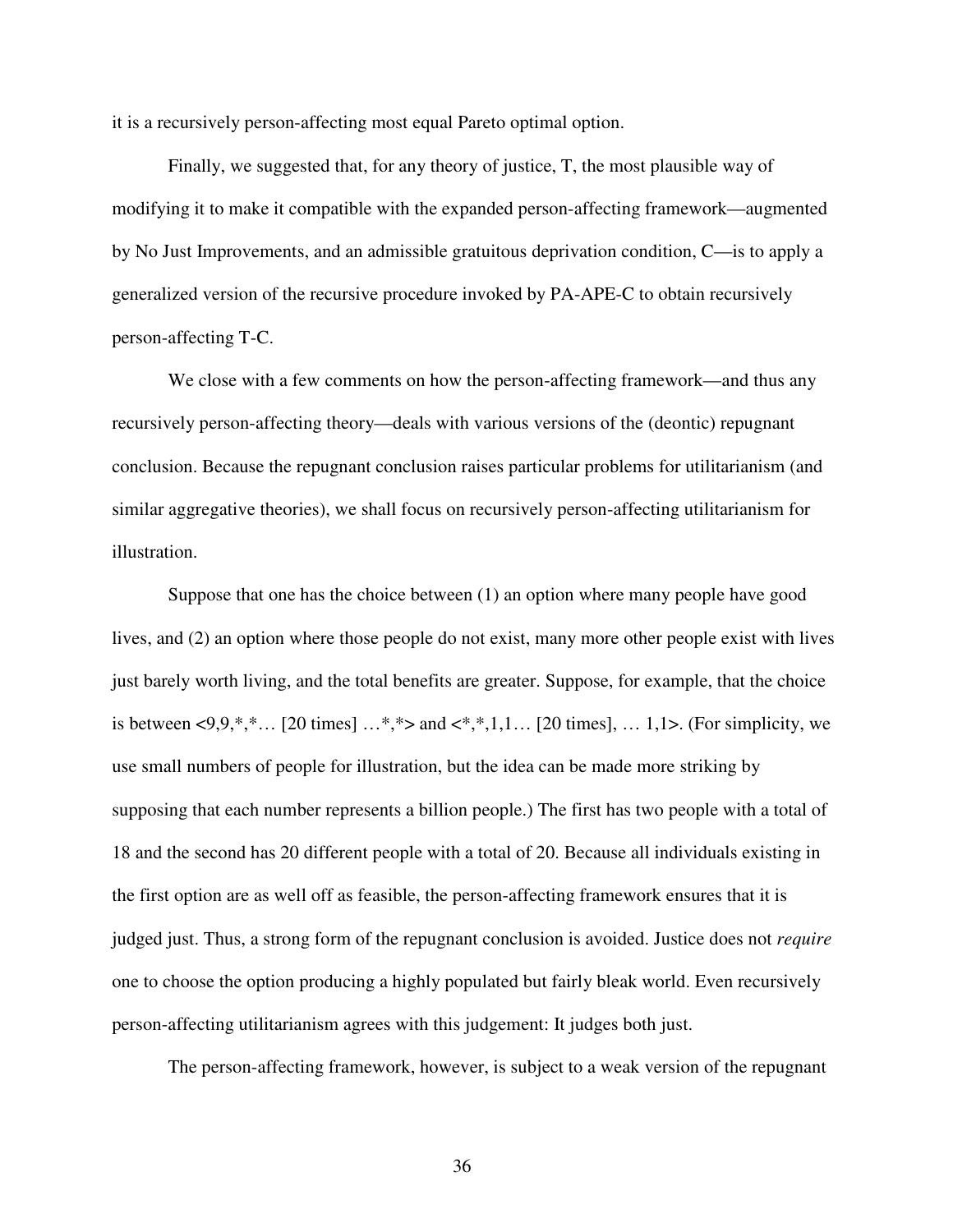conclusion in cases such as the above. The framework—that is, the conjunction of Person-Affecting, Best Feasible (or with the stronger No Just Improvements), and No Existence requires that, in the above case, justice *allow* one to choose the option producing highly populated but fairly bleak world. This is because, in this particular kind of case, everyone in that world is as well off as is feasible. The judgement that it is just to choose such an option (even if it is also just not to do so) will strike many as bizarre. Within the person-affecting framework, however, it is inevitable and natural. Who is wronged by such a choice? Not the individuals who exist with the bleak, but worth living, lives. Their lives are better than non-existence, which is the only alternative. Nor are individuals who do not exist wronged. Hence, no one is wronged and the option is indeed just. Of course, it might be impersonally wrong to choose such an option, but we have set aside that issue in this paper.

 Let us now consider a repugnant conclusion case in which some people exist under more than one option. Suppose, for example, that the choice is between  $\langle 9,9,*,*, \ldots [20 \text{ times}] \ldots *,*\rangle$ and  $\langle 1,1,...$  [22 times],  $\dots$  1,1 $\rangle$ . As above, the first option has two people with a total of 18. Because both are still as well off as feasible, the person-affecting framework rightly requires that the first option be judged just. This time, however, the second option has 22 people with a total of 22 *and two of these people also exist under the first option*. It is thus no longer true that everyone in the second option is as well off as feasible, and the person-affecting framework no longer requires that the second option be judged just. Nonetheless, both PA-APE2 and recursively person-affecting utilitarianism judge the second option just. Again, this avoids the strong version of the repugnant conclusion (since the second option is not required by justice), but it faces the weak version thereof (since the second option is permitted by justice). If, however, we further add at least Ultra Weak Gratuitous Deprivation (which requires that the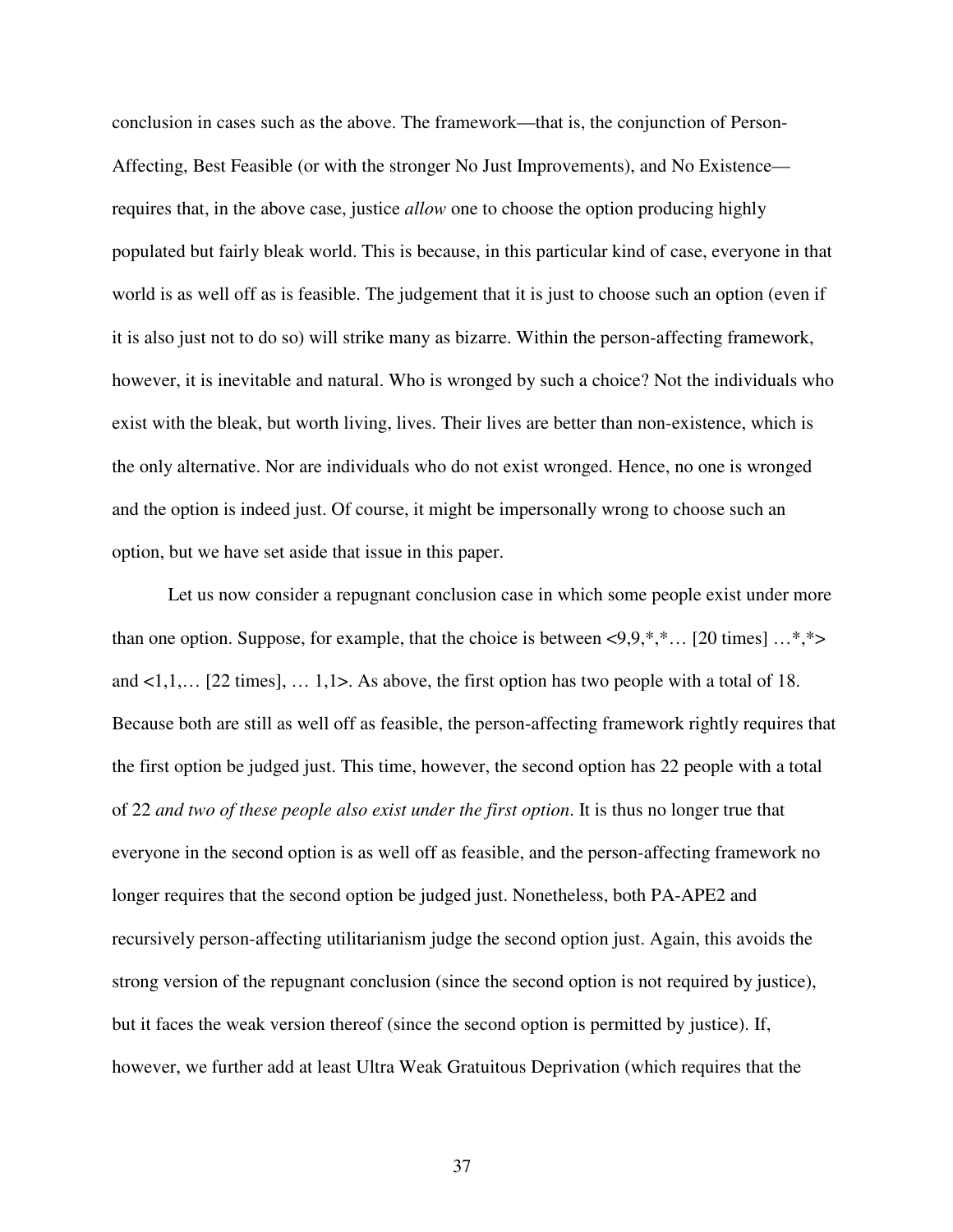second option be judged unjust), then even the weak form of the repugnant conclusion is avoided in these kinds of cases. Although we have left open whether Ultra Weak Gratuitous Deprivation should be endorsed, it is clear that it provides an important way of avoiding certain versions of the repugnant conclusion.

 In sum, the person-affecting framework, we believe, has the resources to avoid the main problematic versions of the repugnant conclusion. Because we find some version of anonymous Paretian egalitarianism attractive, we have focused on it. We believe that PA-APE3-C is the most plausible version thereof that is compatible with the expanded person-affecting framework. Our more general claim, however, is that the generic recursively person-affecting procedure is a plausible way of converting any theory into one that is consistent with the expanded personaffecting framework. Obviously, many of the judgements invoked in the paper are controversial. We hope nonetheless that we have at least established that the person-affecting framework should be taken seriously and that there are promising ways of developing anonymous Paretian egalitarianism—and other theories—within this framework.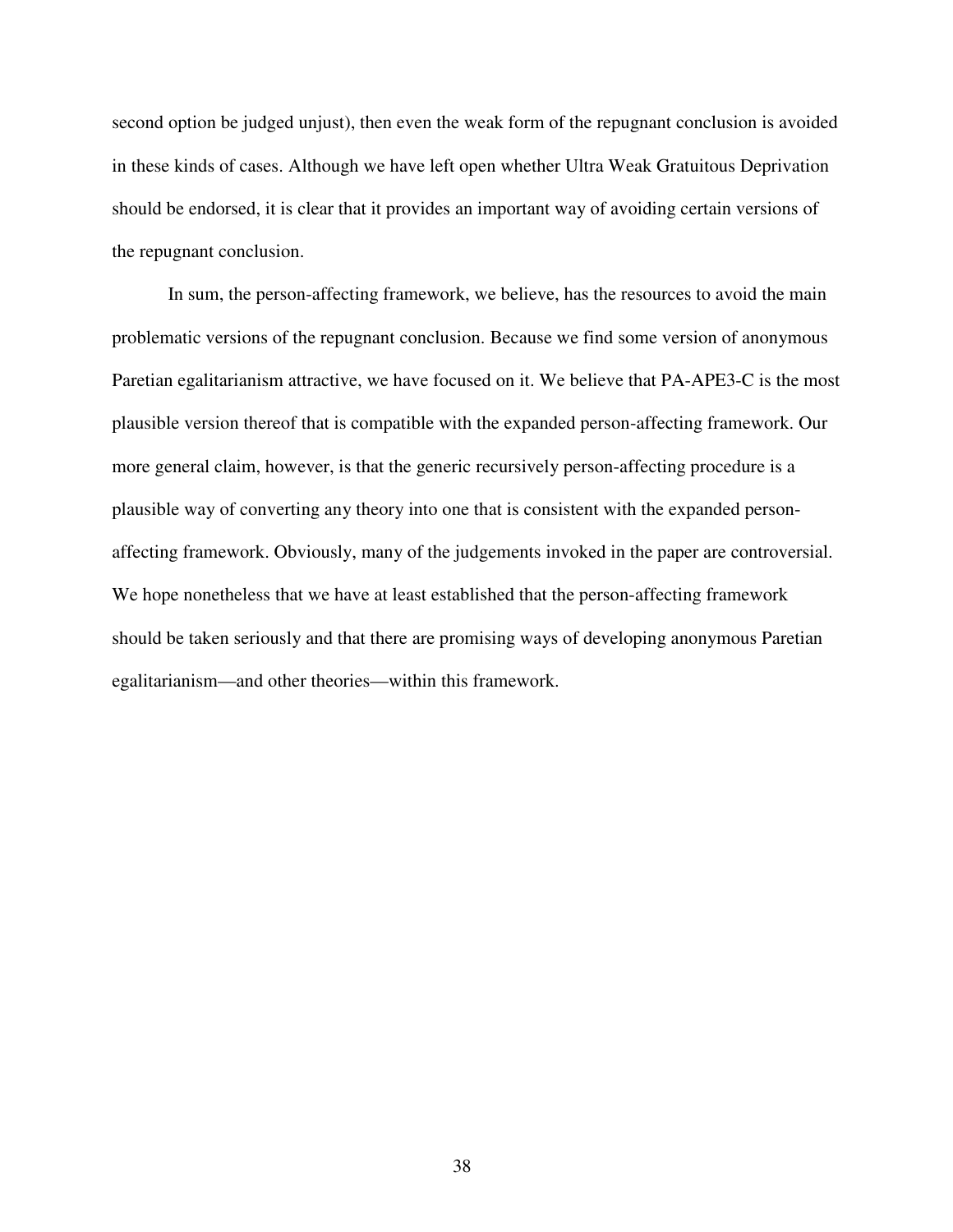#### References

- Arrhenius, Gustaf (2005) 'The Paradoxes of Future Generations and Normative Theory', in J. Ryberg and T. Tännsjö (eds.) *The Repugnant Conclusion* (Dordrecht: Springer), pp. 201- 218.
- Blackorby, Charles, Walter Bossert, and David Donaldson (2005) *Population Issues in Social-Choice Theory, Welfare Economics and Ethics* (Cambridge, MA: Cambridge University Press).
- Broome, John (2004) *Weighing Lives* (Oxford, Oxford University Press).
- Holtug, Nils (2005) 'Person-affecting Moralities', in Jesper Ryberg and Torbjorn Tannsjo (eds.), The *Repugnant Conclusion* (Dordrecht: Springer), pp. 129-161.
- Holtug, Nils (2001) 'On the Value of Coming into Existence', *Journal of Ethics*, vol 5, pp. 361- 384.
- Roberts, Melinda (1998) *Child versus Childmaker: Future Persons and Present Duties in Ethics and the Law* (New York: Rowman & Littlefield Publishers).
- Roberts, Melinda (2002) 'A New Way of Doing the Best That We Can: Person-based Consequentialism and the Equality Problem', *Ethics*, vol. 112, pp. 315-350.
- Sen, Amartya (1993) 'Internal Consistency of Choice', *Econometrica*, vol. 61, pp. 495-521. Reprinted in Amartya Sen, *Rationality and Freedom* (Cambridge, MA: Harvard University Press, 2002).
- Tungodden, Bertil and Peter Vallentyne (2005) 'On the Possibility of Paretian Egalitarianism', *Journal of Philosophy* 102 (2005): 126-54.
- Peter Vallentyne, 'Equality, Efficiency, and Priority for the Worse Off', *Economics and Philosophy* 16 (2000a): 1-19.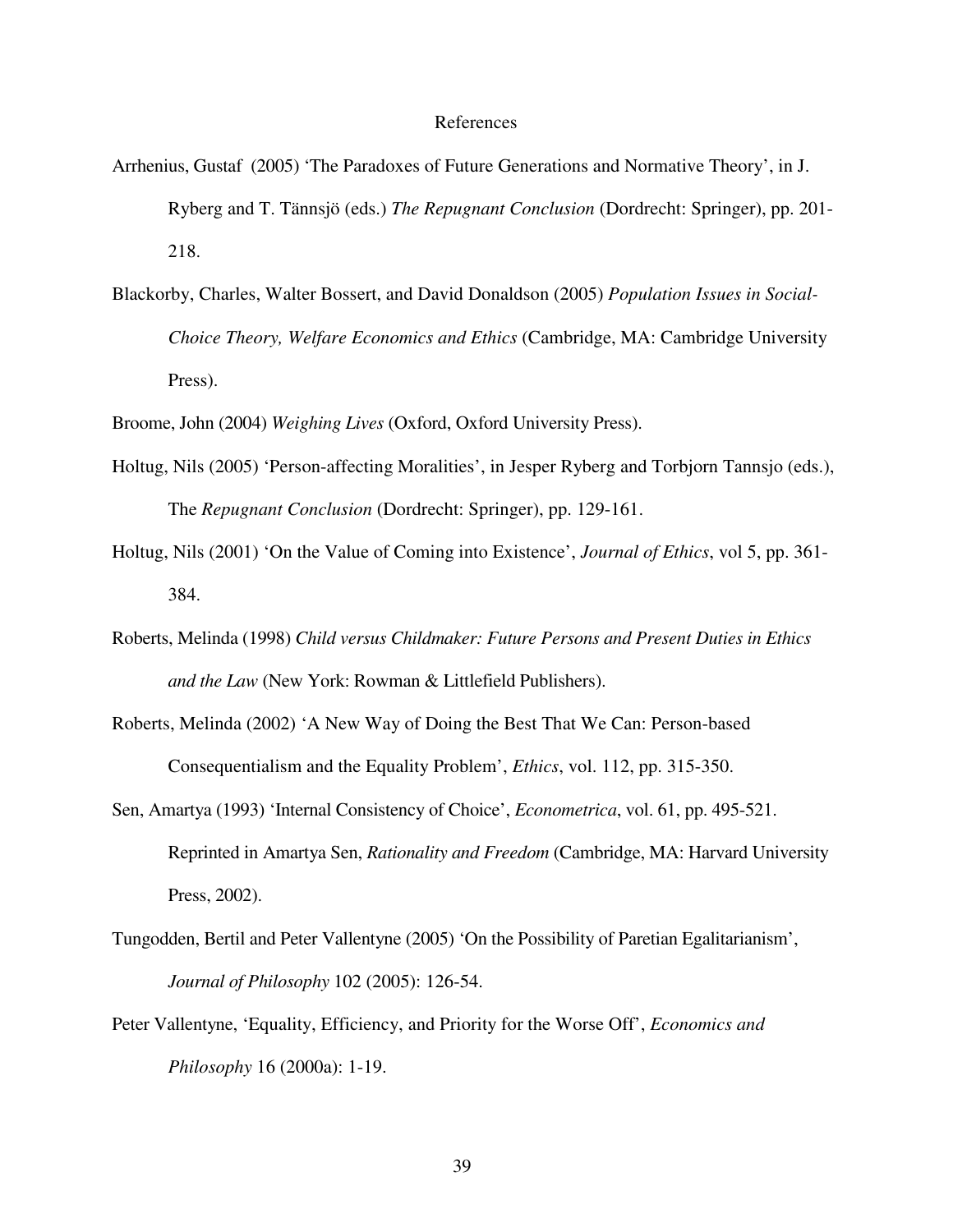Peter Vallentyne, 'Critical Notice of *Child versus Childmaker: Future Persons and Present Duties in Ethics and the Law by* Melinda Roberts', *Nous* 34 (2000b): 634-47.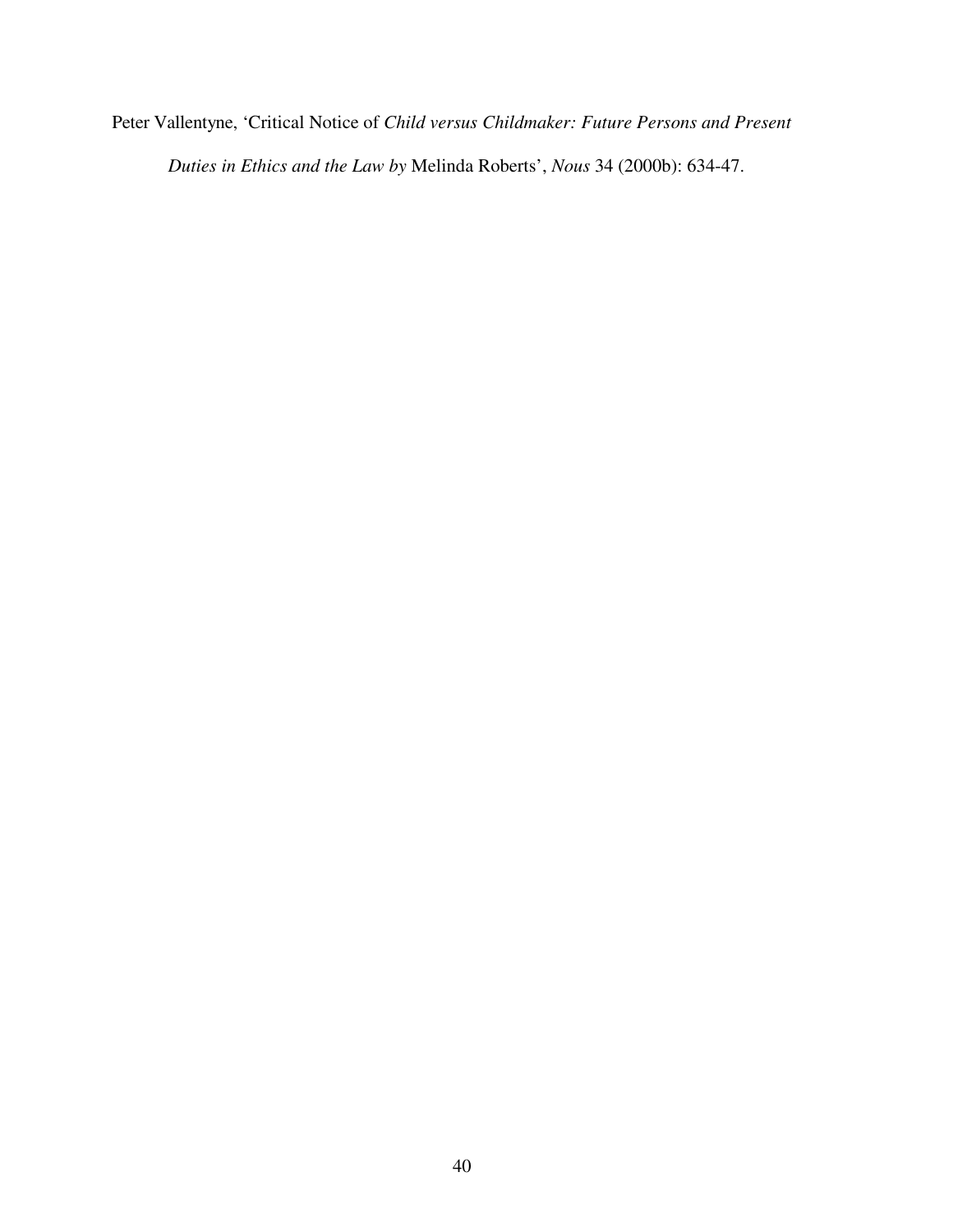#### **Notes**

 $\overline{a}$ 

\* For helpful comments, we thank Walter Bossert, Nils Holtug, Wlodek Rabinowicz, Melinda Roberts, the participants at the International Economics Association Roundtable Meeting on Intergenerational Equity, Hakone, Japan (2005), and the participants at the Philosophical Aspects of Social Choice and Welfare conference, Caen, France (2005).

 $<sup>1</sup>$  This is an anonymous version of a condition introduced and discussed by Vallentyne (2000a).</sup>  $2$  More specifically, we deny that Alpha is required: If an alternative is judged just relative to a given feasible set, then it is also judged just from any subset containing it. For criticism of this condition, see Tungodden and Vallentyne (2005) and Sen (1993).

 $3$  The person-affecting idea can also be expressed in terms of axiological justice: A distribution is less just than another only if it is worse for someone. We are, however, skeptical that the axiological person-affecting approach is promising in the variable population case. Any such approach, we believe, will have to be radically incomplete so as to avoid generating cycles of betterness (i.e., where  $X_1$  is better than  $X_2$ , which is better than  $X_3$ , ... which is better than  $X_n$ , which is better than  $X_1$ .

<sup>4</sup> As stated, Best Feasible overlaps with Non-Existence when non-existence is a best feasible option for an individual (e.g., both say that person two is not wronged by  $\langle 2, * \rangle$  when the only alternative is <2,-3>). To avoid this overlap, we could have restricted Best Feasible to only cover options where a person exists, but we have not done so since this would require cumbersome expressions below.

 $<sup>5</sup>$  Note that Best Feasible is compatible with holding that a person is wronged by being created</sup>